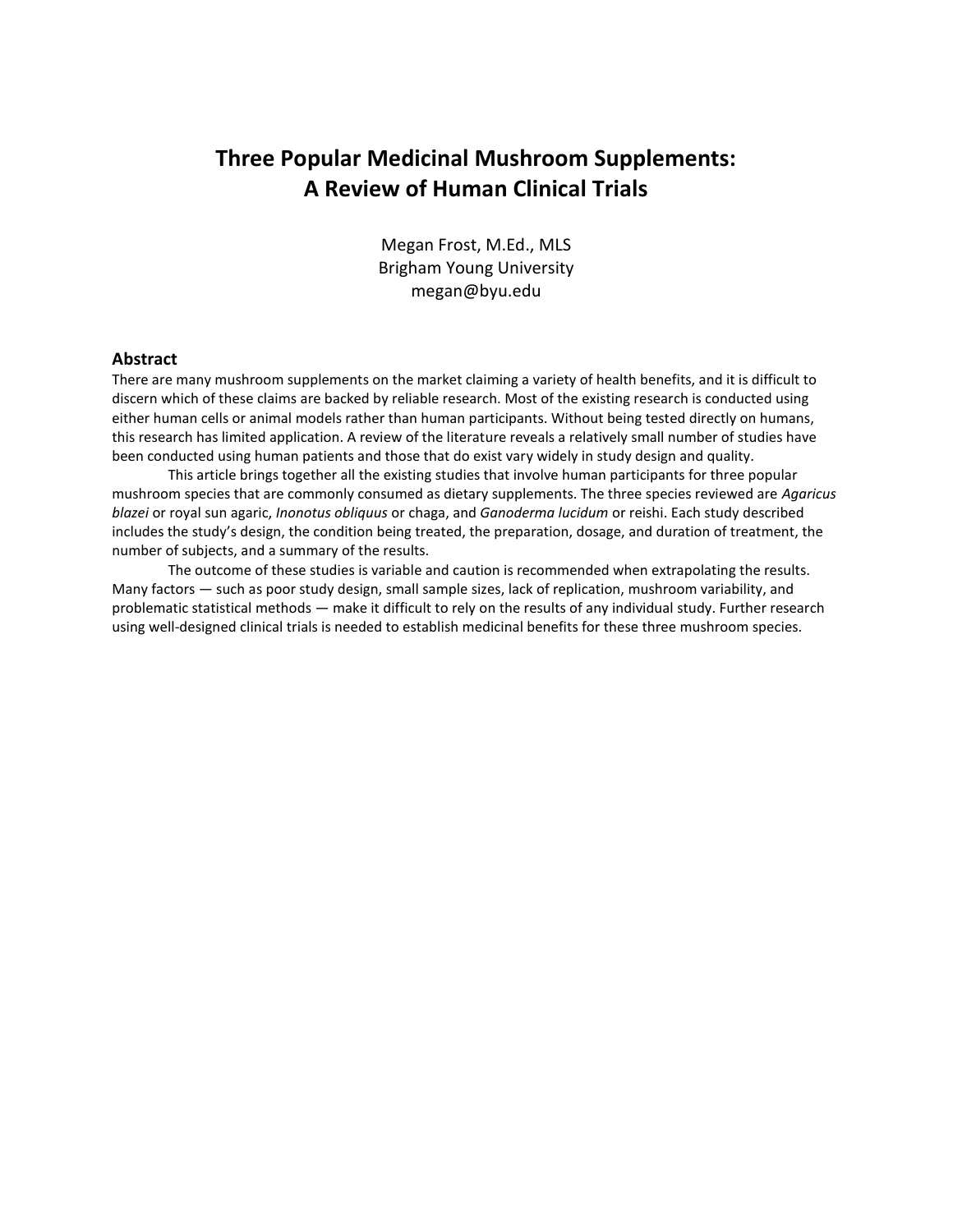### **Introduction**

Mushrooms have long been used as medicine in cultures throughout the world. In recent years many species have become popular dietary supplements to promote health. For some mushrooms, a great deal of research on potential health benefits has been conducted, while for others there is very little scientific support. In spite of this, countless mushroom supplements are available on the market with preparations, doses, and health claims that vary widely between manufacturers.

It is difficult to determine if the consumption of various mushroom supplements provides health benefits. Supplement companies often cite specific research to support their claims, but most of this has been conducted in vitro or using animal models, usually mice and rats. While this information can suggest possible value, there are differences in biochemical, physiological, and anatomical characteristics between animal models and humans. Caution is needed when extrapolating the results of this research to supplements prepared for human use. The number of studies of human subjects published in peer-reviewed literature is relatively small and variable (Leonard 2015).

This review draws together all of the human clinical trials found in the peer-reviewed literature for three popular mushroom supplements. Each of these three mushrooms species is consumed for medicinal purposes, is widely obtainable, and is sold in dietary supplement form by multiple companies.

While the included trials provide a succinct view of the research that has been conducted thus far, they do not indicate the reliability of the research. Many factors — such as study design, small sample sizes, lack of replication, mushroom variability, problematic statistical methods, and others — make it difficult to rely on the outcomes of the research. This paper is not designed to evaluate each individual study or to substantiate or refute the claims of any mushroom supplement companies, but rather to provide a view of the available research that has been conducted on human subjects.

### **Methods**

In this review, all the available human studies, including clinical, epidemiological, and case studies were assessed. All of the studies were found by searching the mushroom's genus and species in Web of Science (1945–April 2015), BIOSIS (1980–April 2015), MEDLINE (up to April 2015), and clinicaltrials.gov (up to April 2015). Human studies referenced in review articles found after 2005 were also considered. Included studies were limited to those published in peer-reviewed journals and which involved at least ten subjects. Peer-review status was determined using Ulrichsweb (2015). The validity of the included publications was also assessed using Beall's List of Predatory Open Access Publishers (2015).

Studies where the intervention consisted of multiple ingredients, such as a combination of herbs and mushrooms rather than a single mushroom species, were excluded. No restrictions were placed on date, language, or study design. Where the article could not be read in its original form, the information was taken from a translation, a review article, or from the article abstract. When applicable, this is noted within the respective tables.

Many of the claims made by supplement companies and included in this review are not medical terms and are taken directly from product labels or websites (Swanson Superior Herbs 2015; Myriad Mycology 2015; Mushroom Wisdom 2015; Terrasoul 2015).

The information provided for each of the three species includes a description of the mushroom, its native range, some of its uses in folk medicine, claims from supplement companies, a brief summary of in vitro and in vivo animal research, and a table outlining the existing human studies. Each table includes the available information on study design, preparation, dosage, subjects, duration, and a summary of the results.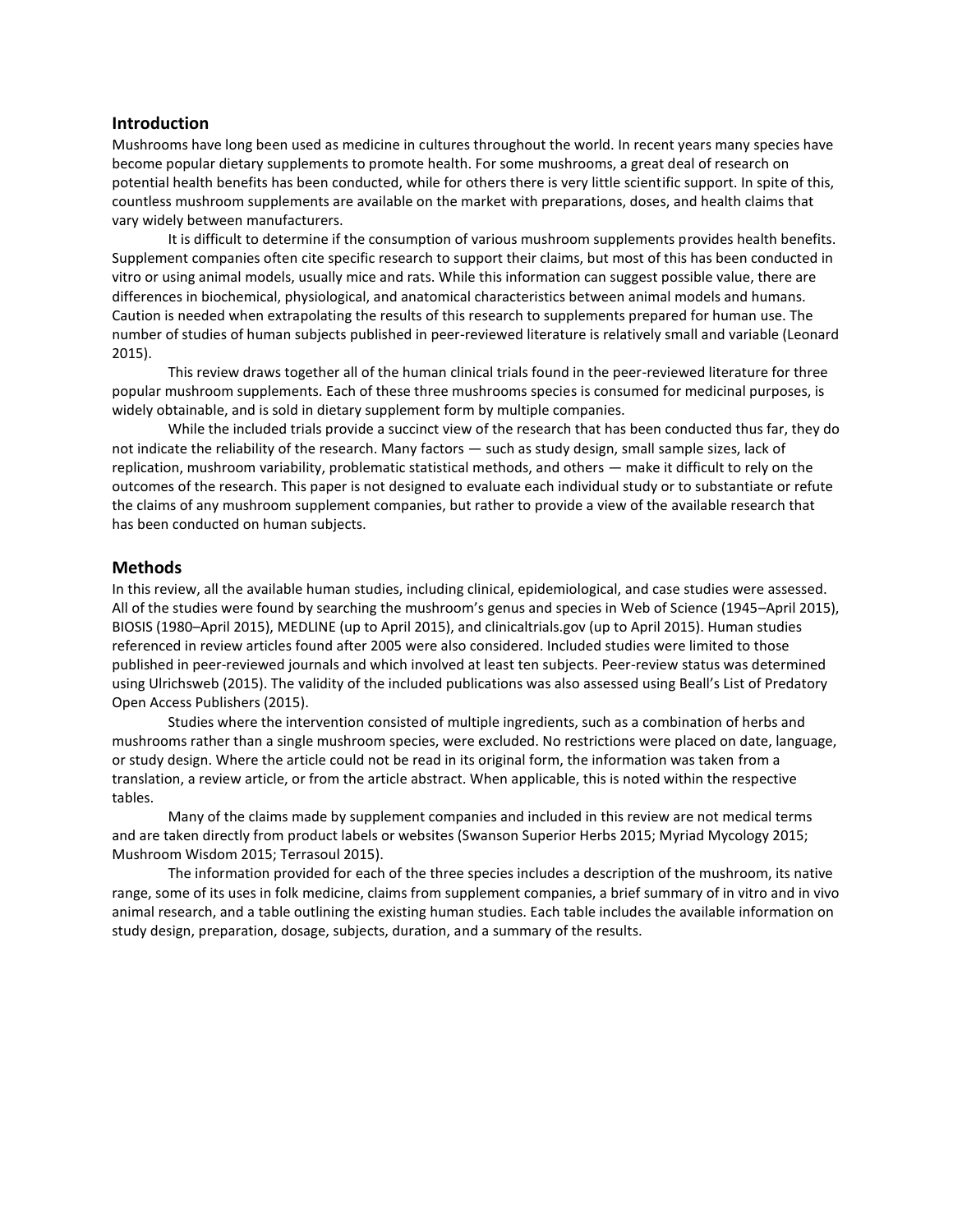# *Agaricus blazei* **(***A. subrufescens, A. sylvaticus, A. rufotegulis* **or** *A. brasiliensis***)**

Common names: almond portobello, royal sun agaricus, princess matsutake, royal agaricus, royal sun blazel, cogumelo do sol (Brazil), himematsutake (Japan)



Figure 1. Agaricus blazei, commonly known as the almond portobello mushroom. Reprinted from Wikimedia Commons, by H. Krisp, n.d., accessed September 23, 2015, http://commons.wikimedia.org/wiki/File:Kleiner\_Waldchampignon\_Agaricus\_ silvaticus.jpg#/media/File:Kleiner\_Waldchampignon\_Agaricus\_silvaticus.jpg. Copyright 2013 CC BY-SA 3.0.

*Agaricus blazei* is commonly consumed for medicinal purposes in both Brazil and Japan (Xu, Beelman, and Lambert 2012). Its flavor is characterized by an almond fragrance and a sweet taste. It is closely related to the white button mushroom, *Agaricus bisporus*, regularly eaten in the United States [\(Kerrigan](http://www.mycologia.org/search?author1=Richard+W.+Kerrigan&sortspec=date&submit=Submit) 2005). In the wild, *A. blazei* is somewhat rare but has a wide distribution, growing throughout much the world. It has been assigned several scientific names in different regions - A. subrufescens, A. sylvaticus, A. rufotegulis, or A. brasiliensis - but all are now considered the same species (Kerrigan 2005).

In Brazil, *A. blazei* has historically been used to fight physical and emotional stress, to stimulate the immune system, and to prevent or treat a variety of medical conditions such as diabetes, high cholesterol, osteoporosis, peptic ulcers, digestive problems, and cancer (Firenzuoli, Gori, & Lombardo 2008). Today, supplement companies advertise the benefits of *A. blazei* with claims that it "shows promise as anti-cancer and anti-tumor medicine" and provides "cellular-level immune system support" (Myriad Mycology "blazei"; Swanson Superior Herbs "blazei").

*A. blazei* is one of the more commonly researched medicinal mushrooms. A large number of in vitro studies have demonstrated a variety of effects including antitumor, antiviral, anti-inflammatory, antidiabetic, and anti-allergic properties (Wang, Fu, & Han 2013). In vivo animal research has displayed its ability to improve the efficacy of hepatitis B vaccines, stimulate immune response to leukemia, and promote T cell proliferation (Wang, Fu, & Han 2013). *A. blazei* contains several immunostimulatory compounds such as β-1, 3-D-glucans, glucomannan, and proteoglycans (El Enshasy & Hatti-Kaul 2013).

Like the other mushrooms in this review, relatively few human studies for *A. blazei* have been documented in peer-reviewed journals. Table 1 lists those that meet the requirements for this review, 11 studies in all. In addition to those in Table 1, five clinical trials can be found on clinicaltrials.gov. The earliest began in 2005 and the latest in 2011. These trials tested the effects of *A. blazei* on patients with hepatitis C, multiple myeloma, inflammatory bowel disease, and type 2 diabetes mellitus. The results of two of the five trials can be found in Table 1 (Tangen et al. 2015; Hsu et al. 2007). The results of two were not located in the literature search, and the fifth trial exploring the effect of *A. blazei* treatment on inflammatory bowel disease is listed as currently recruiting patients (clinicaltrials.gov 2015).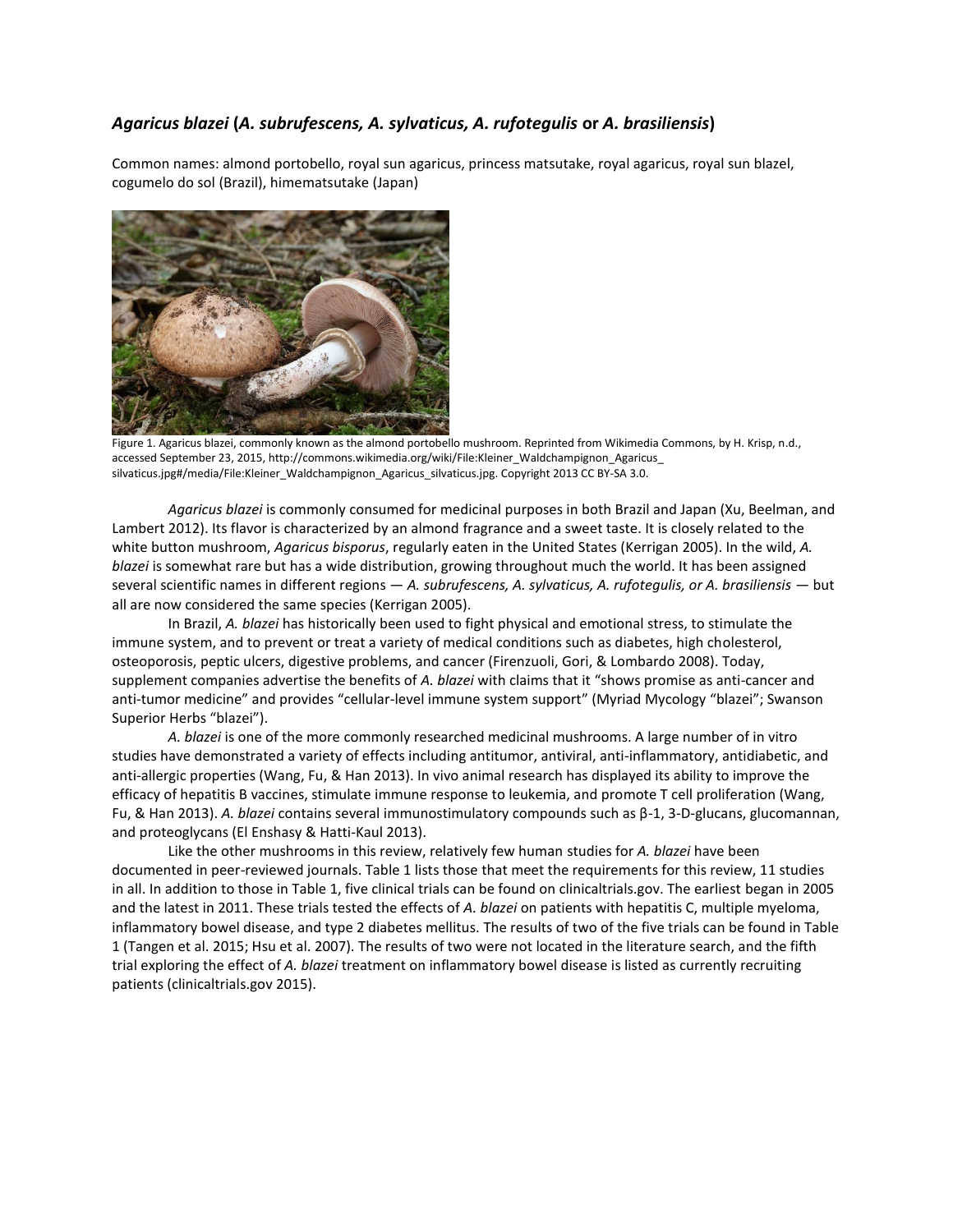| Citation                              | Condition<br><b>Treated</b>                     | <b>Study Design</b>                                                                 | Preparation                                                                                                                            | Dose                                                                                                             | <b>Subjects</b>                                                                                                                                                                                                                                | Length                                  | <b>Results</b>                                                                                                                                                                                                                                                                                                                                                                                                                                                                                                                                                                                                                                                                                                                                     |
|---------------------------------------|-------------------------------------------------|-------------------------------------------------------------------------------------|----------------------------------------------------------------------------------------------------------------------------------------|------------------------------------------------------------------------------------------------------------------|------------------------------------------------------------------------------------------------------------------------------------------------------------------------------------------------------------------------------------------------|-----------------------------------------|----------------------------------------------------------------------------------------------------------------------------------------------------------------------------------------------------------------------------------------------------------------------------------------------------------------------------------------------------------------------------------------------------------------------------------------------------------------------------------------------------------------------------------------------------------------------------------------------------------------------------------------------------------------------------------------------------------------------------------------------------|
| Ahn et al.<br>2004                    | cancer;<br>various                              | randomized,<br>blinded, placebo-<br>controlled<br>preliminary trial                 | A. blazei Murill extract<br>1 packet = $1800$ mg<br>(Kyowa Engineering<br>Co., Tokyo, Japan)                                           | 3 packs/day<br>(5400 mg/day)                                                                                     | 100 cancer patients<br>with either cervical,<br>ovarian, or<br>endometrial cancer<br>treated with<br>chemotherapy;<br>treatment ( $n = 39$ );<br>control ( $n = 61$ )                                                                          | 9 wks                                   | Safety, Subjective and Physiological Effects: Natural<br>killer cell activity in treated patients was significantly<br>higher than non-treated patients. Fewer chemotherapy-<br>associated side effects (such as lack of appetite,<br>alopecia areata, general weakness) were reported in<br>treated patients.                                                                                                                                                                                                                                                                                                                                                                                                                                     |
| Figueira et<br>al. 2014               | HIV                                             | clinical trial (no<br>randomization,<br>blinding, or<br>placebo-control)            | A. brasiliensis syrup<br>formulation<br>(Cogumelo do Sol<br>Agaricus do Brasil<br>LTDA, Brazil)                                        | 30 mg/kg of<br>body<br>weight/day                                                                                | 24 children (2-8 yrs<br>old);<br>HIV positive children<br>received treatment (n<br>$= 10$ ), compared with<br>HIV negative children<br>used as control ( $n = 14$ )                                                                            | 3 mos                                   | Physiological Effects: After supplementation, a<br>reduction of thiobarbituric acid-reactive substances and<br>nitrite and nitrate values and an increase in diphenyl-<br>picrilhidrazil and Trolox equivalent antioxidant capacity<br>values were observed in HIV-positive subjects. These<br>results suggest that A. brasiliensis has potential as a<br>complimentary treatment for HIV positive children.                                                                                                                                                                                                                                                                                                                                       |
| Fortes et<br>al. 2009                 | colorectal<br>cancer                            | randomized,<br>placebo-<br>controlled, clinical<br>trial                            | A. sylvaticus                                                                                                                          | 30 mg/kg of<br>body<br>weight/day                                                                                | 56 patients with<br>colorectal cancer<br>(stages I, II, and III);<br>treatment (n=28),<br>control (n=28)                                                                                                                                       | 6 mos                                   | Physiological Effects: Treated patients had significantly<br>better results for hematological and immunological<br>parameters and lower glycemia levels than the placebo<br>group.                                                                                                                                                                                                                                                                                                                                                                                                                                                                                                                                                                 |
| Hsu et al.<br>2007                    | type 2<br>diabetes                              | randomized,<br>double-blind,<br>placebo-<br>controlled clinical<br>trial            | A. blazei Murill<br>extracted from dried<br>fungal bodies, 1<br>capsule = 500 mg (Eng<br>Chiao Bio-<br>Technology Co. Ltd.,<br>Taiwan) | 3 capsules/day<br>(1500 mg/day)                                                                                  | 60 patients with type<br>2 diabetes; treatment<br>$(n = 29)$ , control $(n =$<br>31)                                                                                                                                                           | 12 wks                                  | Physiological Effects: The treatment group showed<br>significantly lower insulin concentrations, and scored<br>lower on the homeostasis model assessment for insulin<br>resistance index. The plasma adiponectin concentration<br>increased significantly in the treatment group but<br>decreased among those taking the placebo. Insulin<br>resistance improved among treated subjects with type<br>2 diabetes when compared with the placebo group.                                                                                                                                                                                                                                                                                              |
| Inuzuka<br>2002<br>(from<br>abstract) | hepatitis C                                     | clinical trial (no<br>randomization,<br>blinding, or<br>placebo-control)            | A. blazei condensed<br>liquid, ABCL (Agaricus<br>Mushroom Extract)                                                                     | <b>ABCL orally</b><br>2 times/day<br>(quantity<br>undetermined)                                                  | 20 patients with<br>chronic hepatitis C                                                                                                                                                                                                        | 12 wks                                  | Safety and Physiological Effects: A decreasing effect for<br>serum y-GTP activity was found in 80% of the patients,<br>suggesting ABCL may be useful for patients with light<br>hepatopathy such as C-type hepatitis. No toxicological<br>findings or other side effects were observed.                                                                                                                                                                                                                                                                                                                                                                                                                                                            |
| Lima et al.<br>2012                   | age                                             | randomized,<br>double-blind,<br>placebo-<br>controlled clinical<br>trial            | Gelatin capsules<br>containing 300 mg A.<br>blazei Murill dry<br>extract were obtained<br>from Estância Valemar<br>(São Paulo, Brazil) | 3 capsules/day<br>(900 mg/day)                                                                                   | 57 females; treatment<br>$(n = 28)$ , control $(n =$<br>29)                                                                                                                                                                                    | 60 days                                 | Physiological Effects: Body mass index, abdominal girth,<br>body composition, blood pressure, and cytokine levels<br>were measured. No changes from baseline were<br>detectable for any parameter in either the treatment or<br>placebo groups.                                                                                                                                                                                                                                                                                                                                                                                                                                                                                                    |
| Liu et al.<br>2008                    | safety and<br>immune-<br>modulating<br>activity | clinical trial (no<br>randomization,<br>blinding, or<br>placebo-control)            | A. brasiliensis; dried<br>fruiting bodies, strain<br>KA21, cultivated<br>outdoors in Brazil, 1<br>tablet = 300 mg                      | group 1:<br>10 tablets,<br>3 times/day<br>(9000mg/day);<br>group 2:<br>5 tablets,<br>2 times/day<br>(3000mg/day) | 23 healthy subjects<br>taking no medication;<br>group $1(n = 11)$ , group<br>$2(n = 12)$<br>(A third treatment<br>group was also<br>included in the study<br>but not included this<br>review because there<br>were fewer than 10<br>subjects.) | group 1:<br>6 mos;<br>group 2:<br>3 mos | Physiological Effects: Group 1 was given a high dose and<br>assessed for changes in liver function, renal function, and<br>nutritional conditions. No statistically significant difference<br>before and after administration, and no side effects caused<br>by long-term administration were observed. Group 2 was<br>measured for body weight, BMI, percentage body fat,<br>percentage of visceral fat, blood cholesterol, neutral fat, and<br>blood glucose and natural killer cell activity. There were<br>statistically significant decreases in all of the indices after<br>treatment, except natural killer cell activity, which increased.<br>This suggests that the A. brasiliensis fruiting body may<br>provide general health benefits. |
| Ohno et<br>al. 2011                   | cancer;<br>various                              | phase I clinical<br>trial (no<br>randomization,<br>blinding, or<br>placebo-control) | Senseiro, A. blazei<br>Murill granulated<br>powder;<br>1 packet = $1800$ mg<br>(Kyowa Wellness Co.,<br>Ltd., Tokyo, Japan)             | group 1:<br>1 pack/day;<br>group 2:<br>2 packs/day;<br>group 3:<br>3 packs/day                                   | 78 cancer survivors;<br>group 1 (n = 30),<br>group $2 (n = 24)$ ,<br>group $3(n = 24)$                                                                                                                                                         | 6 mos                                   | Safety: This trial was designed to assess the safety of<br>Senseiro. The treatment did not cause problems in most<br>patients at the dosages tested. Only 9 patients reported<br>adverse effects, most were digestive in nature such as<br>nausea and diarrhea, and 1 patient developed a liver<br>dysfunction-related food allergy.                                                                                                                                                                                                                                                                                                                                                                                                               |

### **Table 1 – Clinical Human Studies for** *A. blazei*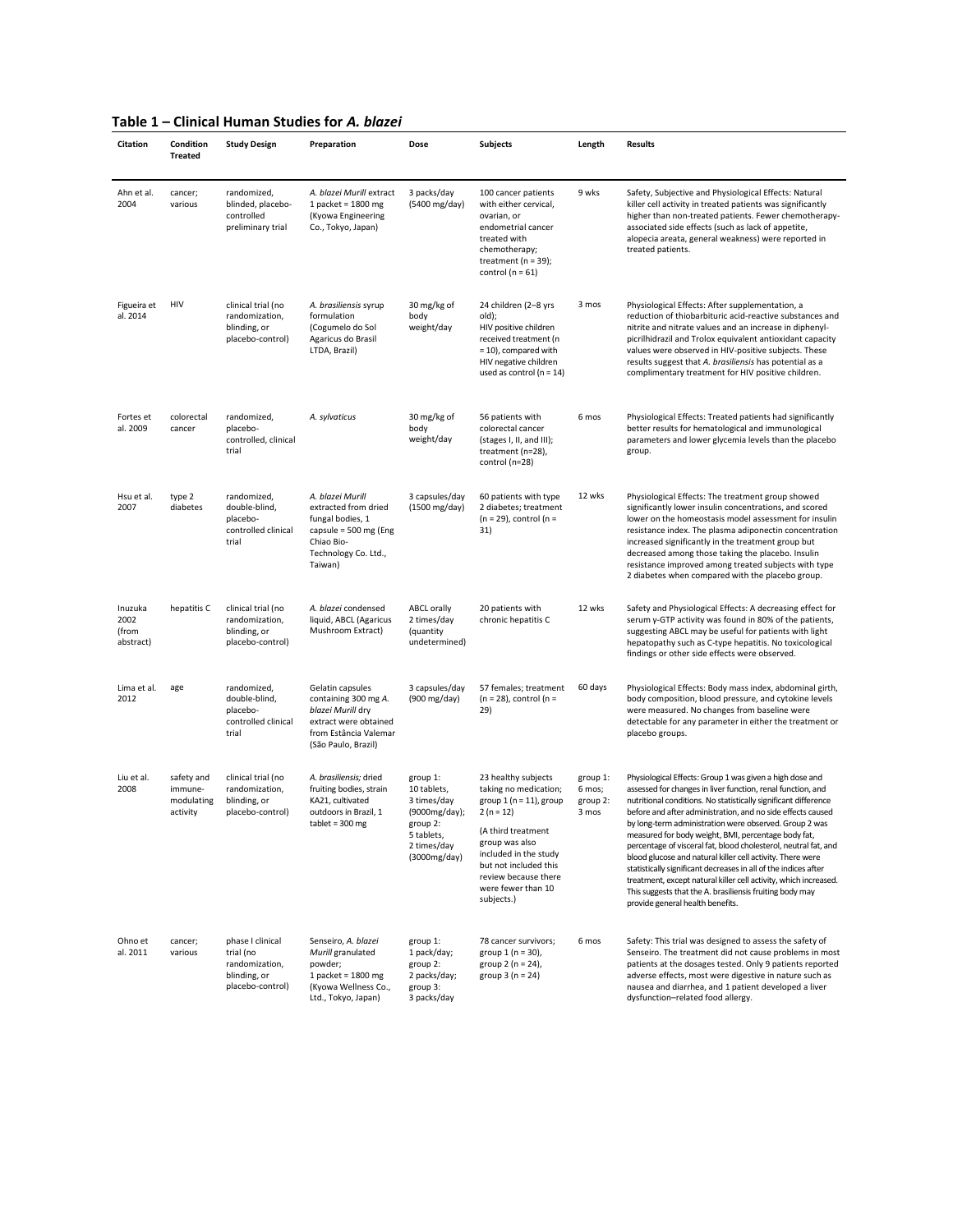| Ohno et<br>al. 2013      | cancer<br>remission | preliminary,<br>longitudinal,<br>open, clinical trial<br>(no<br>randomization.<br>blinding, or<br>placebo-control) | Senseiro, A. blazei<br>Murill granulated<br>powder:<br>1 packet = $1800$ mg<br>(Kyowa Wellness Co.,<br>Ltd., Tokyo, Japan) | group 1:<br>1 pack/day;<br>group 2:<br>2 packs/day;<br>group 3:<br>3 packs/day | 67 cancer patients;<br>group $1(n = 23)$ ,<br>group $2 (n = 22)$ ,<br>group $3: (n = 22)$ | 6 mos              | Subjective Effects: A before and after questionnaire was<br>used to evaluate quality of life (QOL) among patients.<br>The results showed a statistically significant<br>improvement in QOL in both physical and mental<br>components. Males improved more in physical<br>components, while females improved only mental<br>components. Ages 65 and under improved mental<br>components, while ages 66 and older improved physical<br>components. Optimal dose effects occurred at 2<br>packs/day. |
|--------------------------|---------------------|--------------------------------------------------------------------------------------------------------------------|----------------------------------------------------------------------------------------------------------------------------|--------------------------------------------------------------------------------|-------------------------------------------------------------------------------------------|--------------------|---------------------------------------------------------------------------------------------------------------------------------------------------------------------------------------------------------------------------------------------------------------------------------------------------------------------------------------------------------------------------------------------------------------------------------------------------------------------------------------------------|
| Tangen et<br>al. 2015    | multiple<br>mveloma | randomized.<br>double-blind,<br>placebo-<br>controlled clinical<br>trial                                           | AndoSan extract.<br>containing 82% of A.<br>blazei Murill                                                                  | 60 ml/day                                                                      | 40 patients with<br>multiple myeloma,<br>treatment ( $n = 19$ ),<br>control ( $n = 21$ )  | 7 wks<br>(approx.) | Physiological Effects: No statistically significant clinical<br>impact of AndoSan was detected.                                                                                                                                                                                                                                                                                                                                                                                                   |
| Yoshimura<br>et al. 2010 | prostate<br>cancer  | open-label clinical<br>trial (no<br>randomization.<br>blinding, or<br>placebo-control)                             | Senseiro, A. blazei<br>Murill granulated<br>powder;<br>1 packet = $1800$ mg<br>(Kyowa Wellness Co.,<br>Ltd., Tokyo, Japan) | 3 packs/day<br>$(5400 \text{ mg/day})$                                         | 32 prostate cancer<br>patients following<br>radical prostatectomy                         | 6 mos              | Safety and Physiological Effects: There was no response<br>in terms of prostate-specific antigen. No statistically<br>significant anticancer activity and no serious adverse<br>effects were observed.                                                                                                                                                                                                                                                                                            |

# *Inonotus obliquus* **(***Fungus betulinus***)**

Common Names: Chaga (Russia), birch fungus, white rot fungus, kabanoanatake (Japan)



Figure 2. Inonotus obliquus, commonly known as birch fungus. Reprinted from Wikimedia Commons, by H. Baker, n.d., accessed September 23, 2015, http://commons.wikimedia.org/wiki/File:Inonotus\_obliquus\_141813.jpg#/media/File:Inonotus\_obliquus\_141813.jpg. Copyright 2011 CC BY-SA 3.0.

*Inonotus obliquus* is a polypore mushroom that grows as a plant pathogen on the trunk of birch trees in northern latitudes throughout the world (El Enshasy & Hatti-Kaul 2013). According to systematic classification methods, *I. obliquus* is also known as birch fungus, *Fungus betulinus*. *I. obliquus* can only be collected from living or freshly cut, mature birch trees. On dry standing or fallen trees, the mushroom dies, and the content of active compounds decreases dramatically (Shashkina, Shashkin, & Sergeev 2006).

The Tartars of West Siberia traditionally used *I. obliquus* to treat "tuberculosis, gastrosia, liver diseases, heart diseases, and ascariasis" (Zhong et al. 2013). It is currently used to treat various disorders including gastrointestinal cancer, as well as cardiovascular disease and diabetes in Russia, Poland, and most of the Baltic countries (Zhong et al. 2013). Supplement companies that sell *I. obliquus* in the United States claim that it has demonstrated "a variety of beneficial cardiovascular actions and immune supporting benefits" and that it is "currently being used in numerous cancer studies" and "being studied for its ability to treat the virus HIV" (Mushroom Wisdom "chaga"; Myriad Mycology "chaga").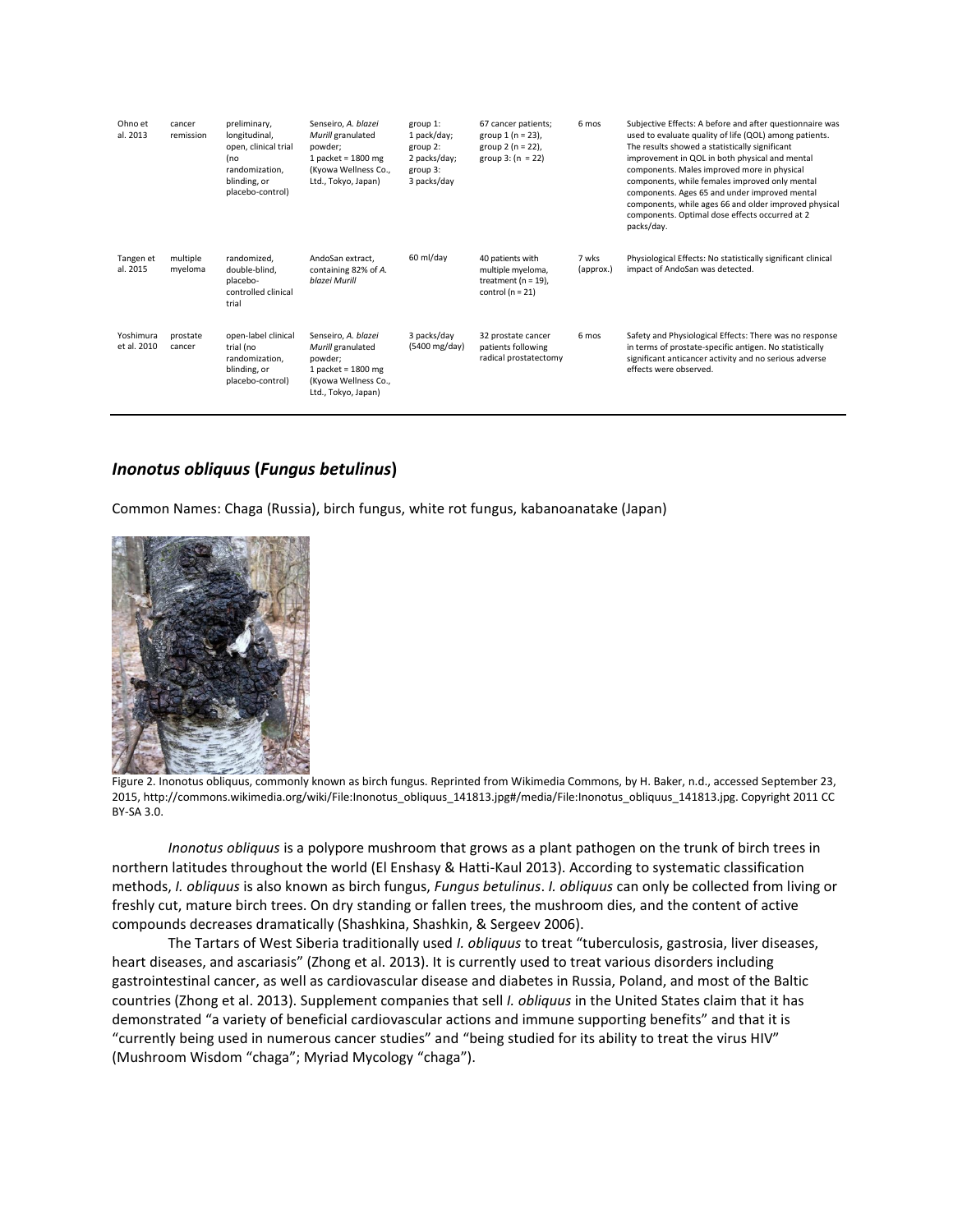*I. obliquus* has a high content of compounds such as β-glucans that may affect the immune system, (El Enshasy & Hatti-Kaul 2013) and secondary metabolites, including phenolic compounds, melanins, and lanostanetype triterpenoids (Zhong et al. 2013).

Despite the small number of human studies, in vitro and in vivo animal studies have been extensive. *I. obliquus* has exhibited anticancer activity in various types of tumor cells. In vitro studies have demonstrated antiviral effects, platelet aggregation inhibitory activities, and anti-inflammatory and analgesic properties (Zhong et al. 2013). In vivo, antitumor activity, antioxidant activity, and an increase in hypoglycemic activity have all been demonstrated in mice (Zhong et al. 2013).

Although there is widespread use in Russia (Zhong et al. 2013), only two human studies were found in the peer-reviewed literature, and both are over 30 years old, as seen in Table 2. No controlled studies designed to assess the safety of *I. obliquus* were found and no studies were reported on clinicaltrials.gov (2015). Like many mushroom supplements, most of the evidence for safety and efficacy appear to be based on *I. obliquus's* long traditional use.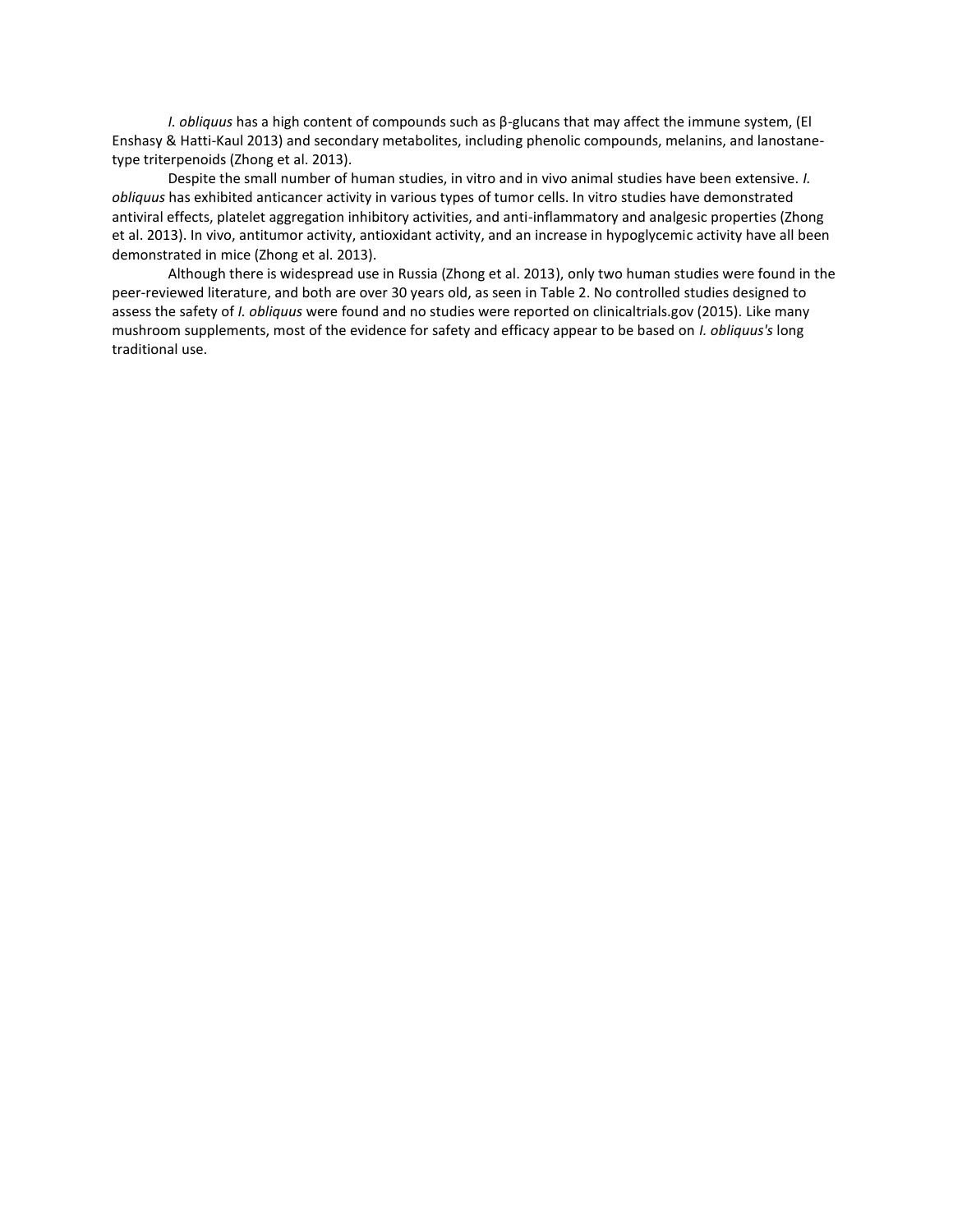#### **Table 2 – Clinical Human Studies for** *I. obliquus*

| <b>Citation</b>                                 | <b>Condition</b><br><b>Treated</b> | <b>Study Design</b>                                              | Preparation                                                                                                                                                                                               | Dose                                                                         | <b>Subjects</b>                                                                                              | Length                                                                   | <b>Results</b>                                                                                                                                                                                                                                                                                                                                                                                                                                                                         |
|-------------------------------------------------|------------------------------------|------------------------------------------------------------------|-----------------------------------------------------------------------------------------------------------------------------------------------------------------------------------------------------------|------------------------------------------------------------------------------|--------------------------------------------------------------------------------------------------------------|--------------------------------------------------------------------------|----------------------------------------------------------------------------------------------------------------------------------------------------------------------------------------------------------------------------------------------------------------------------------------------------------------------------------------------------------------------------------------------------------------------------------------------------------------------------------------|
| Dosychev<br>& Bystrova<br>1973                  | psoriasis                          | clinical trial (not<br>randomized.<br>controlled, or<br>blinded) | Befungin <sup>®</sup> (contains an<br>EtOH (10%) extract of<br>Chaga with 1.76% of cobalt<br>chloride or 2.0% cobalt<br>sulfate and is<br>manufactured in 8<br>factories in Russia) and<br>Chaga Extract. | 1 tablespoon,<br>3 times/day,<br>20-30 minutes<br>before meals               | 50 patients<br>with psoriasis;<br>group 1: $(n =$<br>24);<br>group $2: (n =$<br>$18$ :<br>group $3: (n = 8)$ | group $1:3-6$<br>mos;<br>group $2: \leq 12$<br>mos:<br>group $3:$ >2 yrs | Outcome of Treatment: Complete disappearance<br>of psoriatic eruptions were observed in 38<br>patients and considerable improvement in 8<br>patients. No therapeutic effect was achieved in 4<br>patients. Gastrointestinal tract symptoms were<br>modified or disappeared completely. A less<br>significant effect was observed in patients with<br>diseases of the ears, nose, and throat, those<br>abusing alcohol, and those having significant long-<br>term nutrition disorders. |
| Fedotov &<br>Yu 1981<br>(article in<br>Russian) | peptic ulcers                      | clinical trial (not<br>randomized,<br>controlled, or<br>blinded) | Befungin <sup>®</sup> (currently<br>manufactured by<br>Tathimfarmpreparati,<br>Russia)                                                                                                                    | group 1:<br>$4.5$ ml/day;<br>group 2:<br>45 ml/day;<br>group 3:<br>90 ml/day | 58 patients<br>with peptic<br>ulcers                                                                         | 24 days, results<br>assessed for an<br>additional 2 wks                  | Subjective Effects and Outcome of Treatment: The<br>therapeutic effect of Befungin was connected<br>with a decrease in pain caused by peptic ulcers.<br>The effect increased with higher doses. After<br>treatment ceased, pain returned to normal levels.                                                                                                                                                                                                                             |

# *Ganoderma lucidum*

Common Names: reishi (Japan), ling-zhi (China), spirit plant, mushroom of immortality



Figure 3. Ganoderma lucidum, commonly known as spirit plant. Reprinted from Wikimedia Commons, by E. Steinert, n.d., accessed September 23, 2015, http://commons.wikimedia.org/wiki/File:Ganoderma\_lucidum\_02.jpg. Copyright 2005 CC BY-SA 2.5-2.0-1.0.

*Ganoderma lucidum* can be found growing on plum trees throughout Asia and in other parts of the world. It has a long history of use in Japanese and Chinese traditional medicine to "increase energy, stimulate the immune system, and promote health and longevity" ([Chang & Buswell 1999\)](http://onlinelibrary.wiley.com/enhanced/doi/10.1002/14651858.CD007731.pub2#CD007731-bbs2-0042). Modern uses of *G. lucidum* include treatment for coronary heart disease, arteriosclerosis, hepatitis, arthritis, nephritis, bronchitis, hypertension, cancer, and gastric ulcers [\(Boh 2007\)](http://onlinelibrary.wiley.com/enhanced/doi/10.1002/14651858.CD007731.pub2#CD007731-bbs2-0037). Claims from supplement companies include its use in treating "insomnia, allergies, liver disease, anxiety, rheumatoid arthritis, and various forms of cancer" as well as its ability to "build resistance to illness, detox the body, and calm the nerves" (Myriad Mycology "reishi"; Terrasoul "reishi").

Not only is *G. lucidum* one of the most frequently consumed dietary supplements, it is one of the most well-researched mushrooms. A wide range of in vitro and in vivo animal studies have been conducted to investigate the various health benefits of *G. lucidum*. These have provided evidence to suggest it has the potential to reduce the immunosuppressive response induced by anticancer drugs and abate autoimmune diseases. *G. lucidum* has also demonstrated anti-inflammatory, antidiabetic, antiviral, and antibacterial activity both in vivo and in vitro (Boh et al. 2013). This mushroom contains more than 50 types of polysaccharides and peptidepolysaccharides complexes in addition to about 120 bioactive compounds (El Enshasy & Hatti-Kaul 2013).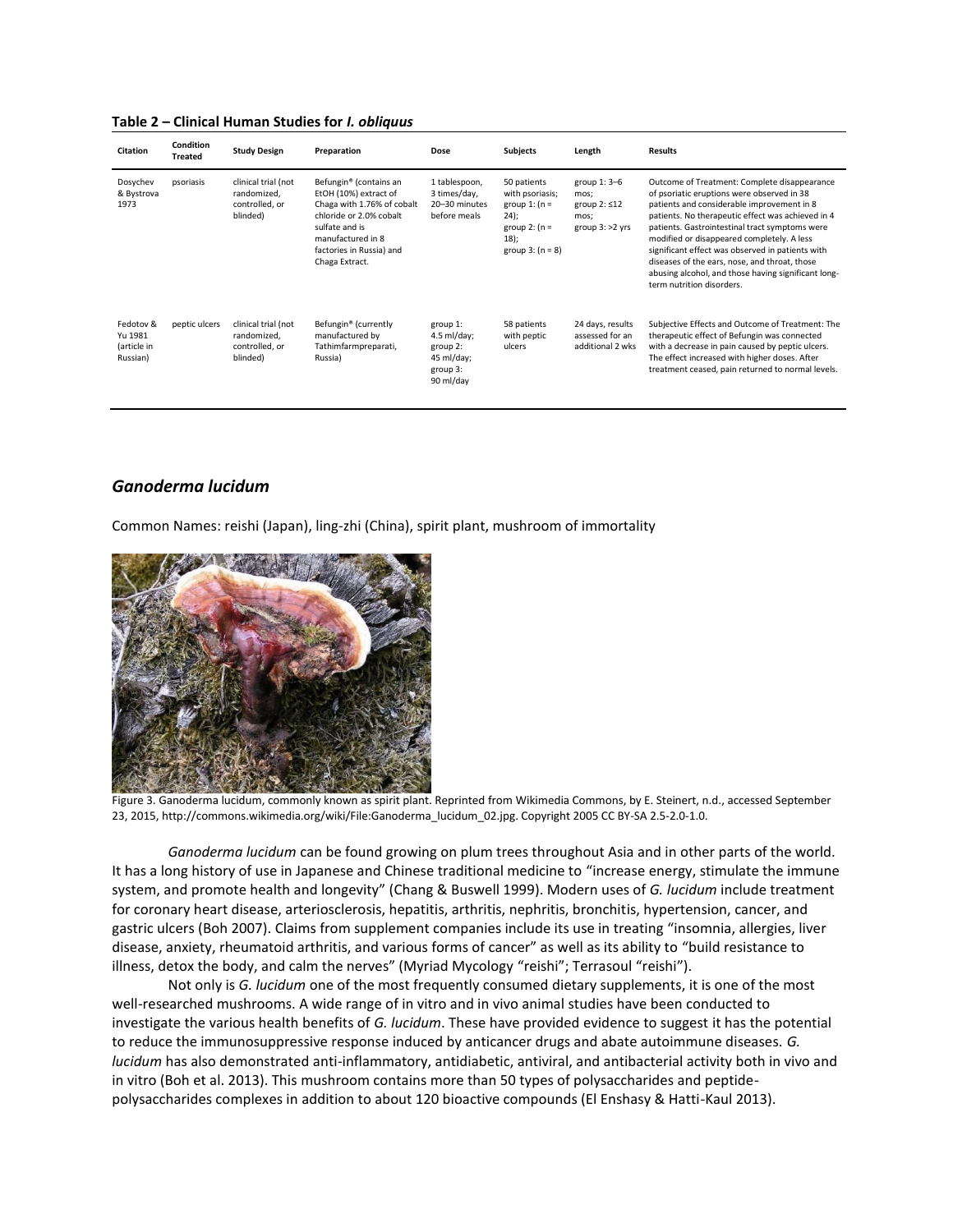Many of the clinical trials for *G. lucidum* were designed to test its adjuvant use in cancer therapy although a variety of other conditions have also been studied. Twenty-six studies met the requirements of this review and are included in Table 3. Four additional trials involving the treatment of Parkinson's disease, rheumatoid arthritis, and pediatric cancer were found on clinicaltrials.gov. One of these trials was not located in the literature search, and two did not meet the review criteria (Shing et al. 2008; Li et al. 2007). The fourth trial looking at the effect of *G. lucidum* on patients with head and neck cancer is currently recruiting patients (clinicaltrials.gov 2015).

| Citation            | Condition<br><b>Treated</b>      | <b>Study Design</b>                                                                               | Preparation                                                                                                                                    | Dose                                                            | <b>Subjects</b>                                                                                        | Length                                                                                                                      | <b>Results</b>                                                                                                                                                                                                                                                                                                                                                                                                                                                                          |
|---------------------|----------------------------------|---------------------------------------------------------------------------------------------------|------------------------------------------------------------------------------------------------------------------------------------------------|-----------------------------------------------------------------|--------------------------------------------------------------------------------------------------------|-----------------------------------------------------------------------------------------------------------------------------|-----------------------------------------------------------------------------------------------------------------------------------------------------------------------------------------------------------------------------------------------------------------------------------------------------------------------------------------------------------------------------------------------------------------------------------------------------------------------------------------|
| Chen et al.<br>2006 | advanced<br>colorectal<br>cancer | open-label<br>clinical trial (no<br>randomization,<br>blinding, or<br>placebo-<br>control)        | Ganopoly, 1 capsule =<br>600 mg extract<br>equivalent to 9 g of<br>fruiting body<br>(provided by Encore<br>International Co.,<br>Auckland, NZ) | $5.4$ g/day                                                     | 41 patients with<br>advanced colorectal<br>cancer                                                      | 12 wks                                                                                                                      | Physiological Effects: When compared to pre-treatment<br>levels, no statistically significant improvement was<br>observed for the following indices: Lymphocyte<br>mitogenic reactivity to phytohemagglutinin, T<br>lymphocytes counts for the surface molecules CD3, CD4,<br>CD8 and CD56, and natural killer cell activity.                                                                                                                                                           |
| Chu et al.<br>2012  | hypertension                     | randomized,<br>placebo-<br>controlled<br>crossover<br>clinical trial                              | G. lucidum<br>polysaccharide extract<br>capsules;<br>360 mg/capsule =<br>13.2 g fresh<br>mushroom                                              | 2 capsules,<br>2 times/day<br>(1440)<br>mg/day)                 | 26 patients with<br>borderline<br>elevations of blood<br>pressure and/or<br>cholesterol                | 12 wks;<br>placebo<br>and<br>crossover<br>switch at 4<br>wks                                                                | Physiological Effects: Plasma insulin and homeostasis<br>model assessment-insulin resistance were lower in the<br>treatment group than in the placebo group                                                                                                                                                                                                                                                                                                                             |
| Fu & Wang<br>1982   | atrophic<br>myotonia             | preliminary,<br>open label<br>study (no<br>randomization,<br>blinding, or<br>placebo-<br>control) | Ganoderma, an<br>injection of a water<br>soluble preparation<br>of G. lucidum spores<br>(Institute of Materia<br>Medica)                       | 400 mg/day                                                      | 10 patients with<br>atrophic myotonia                                                                  | unspecified,<br>at least 2<br>wks;<br>patients<br>were<br>followed<br>after<br>treatment<br>for an<br>average of<br>5.2 yrs | Safety and Subjective Effects: Sleep, appetite, and<br>physical strength improved among the patients after 2<br>weeks. Five reported marked improvement, 2 reported<br>improvement, and 3 reported slight improvement in<br>muscle strength with mytonic symptoms relieved. Six<br>patients displayed at least some long-term results.                                                                                                                                                  |
| Gao et al.<br>2004a | type 2<br>diabetes<br>mellitus   | phase I/II<br>randomized<br>controlled,<br>multicenter<br>clinical trial (no<br>blinding)         | Ganopoly, 1 capsule=<br>600 mg extract = $9 g$ of<br>fruiting body<br>(provided by Encore<br>International Co.<br>Auckland, NZ)                | 3 capsules,<br>3 times/day<br>before meals<br>(5400)<br>mg/day) | 71 patients with<br>type 2 diabetes<br>mellitus;<br>treatment ( $n = 35$ );<br>control ( $n = 36$ )    | 12 wks                                                                                                                      | Safety and Physiological Effects: A statistically significant<br>decrease in glycosylated hemoglobin was observed in<br>the treated group in comparison with the control group.<br>The results suggest that Ganopoly is efficacious and safe<br>in lowering blood glucose concentrations.                                                                                                                                                                                               |
| Gao et al.<br>2004b | coronary<br>heart<br>disease     | phase I/II<br>randomized,<br>placebo-<br>controlled<br>clinical trial                             | Ganopoly, 1 capsule=<br>600 mg extract<br>equivalent to 9 g of<br>fruiting body<br>(provided by Encore<br>International Co.<br>Auckland, NZ)   | 3 capsules,<br>3 times/day<br>before meals<br>(5400)<br>mg/day) | 170 patients with<br>coronary heart<br>disease;<br>treatment ( $n = 88$ );<br>control ( $n = 82$ )     | 12 wks                                                                                                                      | Safety and Physiological Effects: Treatment improved<br>primary symptoms, decreased abnormal<br>electrocardiogram appearance, and decreased blood<br>pressure and cholesterol in comparison to the control<br>group.                                                                                                                                                                                                                                                                    |
| Gao et al.<br>2002a | chronic<br>hepatitis B           | phase I/II<br>randomized,<br>placebo-<br>controlled<br>clinical trial                             | Ganopoly, 1 capsule=<br>600 mg extract<br>equivalent to 9 g of<br>fruiting body<br>(provided by Encore<br>International Co.<br>Auckland, NZ)   | 3 capsules,<br>3 times/day<br>before meals<br>(5400)<br>mg/day) | 78 patients with<br>chronic hepatitis B;<br>treatment ( $n = 52$ );<br>control ( $n = 26$ )            | 12 wks<br>treatment<br>and 12 wks<br>follow-up                                                                              | Safety and Physiological Effects: A decreased level of<br>hepatitis B virus DNA and hepatitis B e-antigens<br>occurred in 25% of the treatment group vs. 4% of the<br>control group. The number of treated patients with<br>normal aminotransferase values was 33% and 13% had<br>cleared hepatitis B surface antigens vs. 0% of control<br>patients. Results indicate that Ganopoly is well<br>tolerated and appears to be active against HBV in<br>patients with chronic hepatitis B. |
| Gao et al.<br>2003a | lung cancer                      | randomized,<br>double-blind,<br>placebo-<br>controlled,<br>multicenter<br>clinical trial          | Ganopoly, 1 capsule=<br>600 mg extract<br>equivalent to 9 g of<br>fruiting body<br>(provided by Encore<br>International Co.<br>Auckland, NZ)   | 3 capsules,<br>3 times/day<br>before meals<br>(5400)<br>mg/day) | 68 patients with<br>stage III or IV lung<br>cancer;<br>treatment ( $n = 37$ );<br>control ( $n = 31$ ) | 12 wks                                                                                                                      | Safety, Subjective and Physiological Effects: The number of<br>treated patients with stabilized cancer at 12 weeks was<br>35.1% vs. 22.6% of control patients. Treatment resulted in<br>a statistically significant increase in Karnofsky<br>performance scores (a method of measuring patients'<br>performance of daily living activities) in 50% vs. 14.3% in<br>the control group. Immune responses were significantly<br>increased in treated patients but not control patients.    |

### **Table 3 – Clinical Human Studies for** *G. lucidum*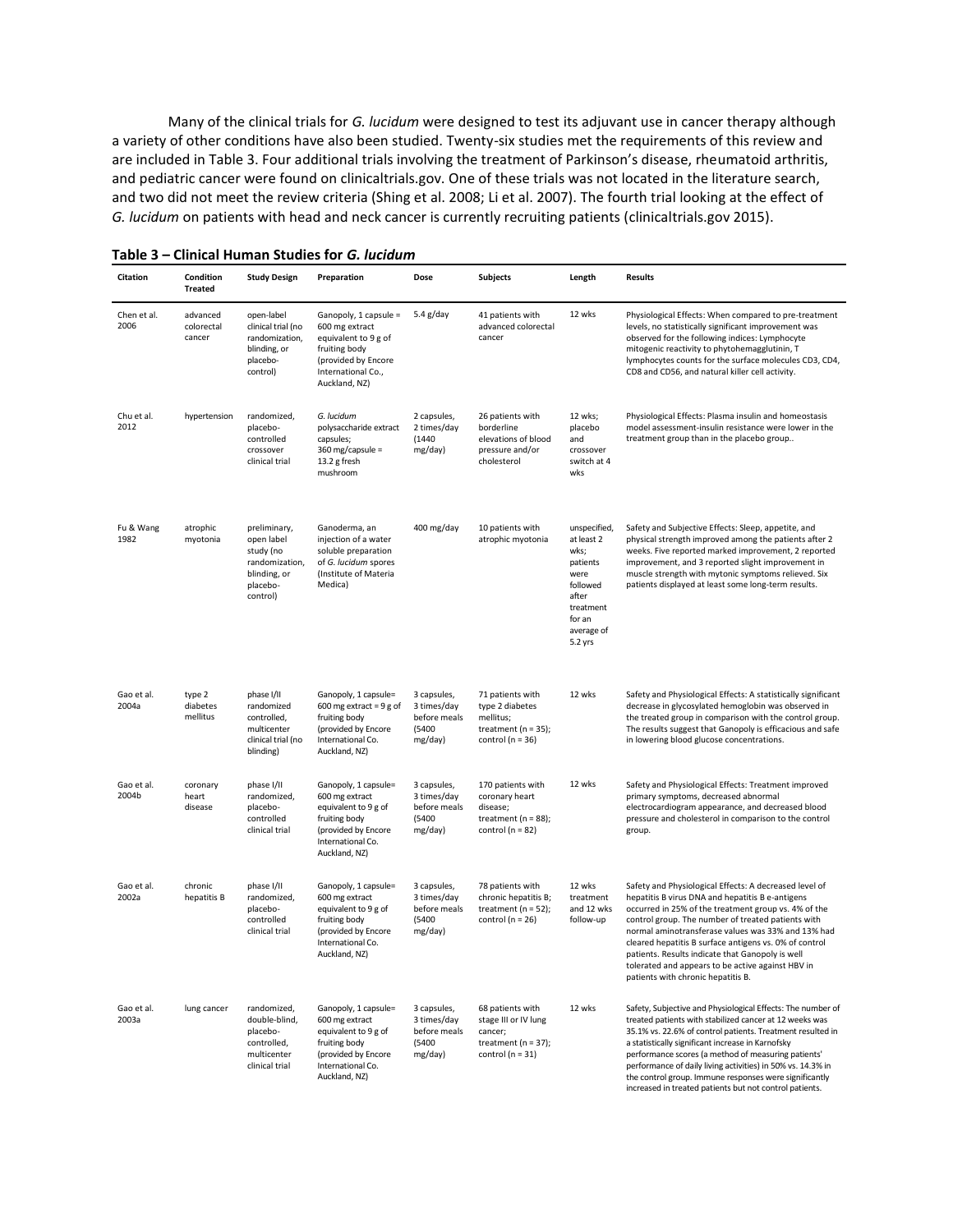| Gao et al.<br>2002b                         | advanced<br>cancer;<br>various     | phase I/II<br>open-label<br>clinical trial<br>(no<br>randomization,<br>blinding, or<br>placebo-<br>control) | Ganopoly, 1 capsule=<br>600 mg extract<br>equivalent to 9 g of<br>fruiting body<br>(provided by Encore<br>International Co.<br>Auckland, NZ) | 3 capsules,<br>3 times/day<br>before meals<br>(5400)<br>mg/day)            | 143 patients with<br>advanced,<br>previously treated<br>cancer                                                                                   | 12 wks                                       | Safety and Physiological Effects: There were 32 patients<br>in stable condition for at least 12 weeks. Of these, there<br>was a statistically significant increase in lymphocyte<br>myogenic reactivity and natural killer cell activity.<br>Ganopoly may have an adjunct role in the treatment of<br>patients with advanced cancer.                                                                                                                                              |
|---------------------------------------------|------------------------------------|-------------------------------------------------------------------------------------------------------------|----------------------------------------------------------------------------------------------------------------------------------------------|----------------------------------------------------------------------------|--------------------------------------------------------------------------------------------------------------------------------------------------|----------------------------------------------|-----------------------------------------------------------------------------------------------------------------------------------------------------------------------------------------------------------------------------------------------------------------------------------------------------------------------------------------------------------------------------------------------------------------------------------------------------------------------------------|
| Gao et al.<br>2003b                         | advanced<br>cancer;<br>various     | Pre-post study<br>case series (no<br>randomization,<br>blinding, or<br>placebo-<br>control)                 | Ganopoly, 1 capsule=<br>600 mg extract<br>equivalent to 9 g of<br>fruiting body<br>(provided by Encore<br>International Co.<br>Auckland, NZ) | 3 capsules,<br>3 times/day<br>before meals<br>(5400)<br>mg/day)            | 34 patients with<br>advanced stage<br>cancer (lung, breast,<br>brain, liver, colon,<br>prostate, bladder)                                        | 12 wks                                       | Physiological Effects: Compared to baseline, a<br>statistically significant increase in T cell populations and<br>natural killer cell activity was measured at 12 weeks.                                                                                                                                                                                                                                                                                                          |
| Gao et al.<br>2005a                         | lung cancer                        | open-label<br>clinical trial (no<br>randomization,<br>blinding, or<br>placebo-<br>control)                  | Ganopoly, 1 capsule=<br>600 mg extract<br>equivalent to 9 g of<br>fruiting body<br>(provided by Encore<br>International Co.<br>Auckland, NZ) | 3 capsules,<br>3 times/day<br>before meals<br>(5400)<br>mg/day)            | 30 lung cancer<br>patients                                                                                                                       | 12 wks                                       | Physiological Effects: No statistically significant<br>improvement was observed for the following indices:<br>Lymphocyte mitogenic reactivity to phytohemagglutinin, T<br>lymphocytes counts for the surface molecules CD3, CD4,<br>CD8 and CD56, the mean plasma concentrations of<br>interleukin (IL)-2, IL-6, and interferon (IFN), and natural<br>killer cell activity.                                                                                                       |
| Gao et al.<br>2005b                         | neurasthenia                       | randomized,<br>double-blind,<br>placebo-<br>controlled<br>parallel study                                    | Ganopoly, 1 capsule=<br>600 mg extract<br>equivalent to 9 g of<br>fruiting body<br>(provided by Encore<br>International Co.<br>Auckland, NZ) | 3 capsules,<br>3 times/day<br>before meals<br>(5400)<br>mg/day)            | 123 patients with<br>neurasthenia<br>according;<br>treatment ( $n = 62$ );<br>control ( $n = 61$ )                                               | 8 wks                                        | Safety, Subjective and Physiological Effects: Ganopoly<br>was well tolerated in the study patients and there were<br>statistically significant improvements in the CGI<br>severity, sense of fatigue, and sense of well-being<br>(symptoms in neurasthenia) scores in the treatment<br>group compared with the control.                                                                                                                                                           |
| Gao, et al.<br>2005c                        | colorectal<br>cancer               | clinical trial<br>(no<br>randomization,<br>blinding, or<br>placebo-<br>control)                             | Ganopoly, 1 capsule=<br>600 mg extract<br>equivalent to 9 g of<br>fruiting body<br>(provided by Encore<br>International Co.<br>Auckland, NZ) | 3 capsules,<br>3 times/day<br>before meals<br>(5400)<br>mg/day)            | 47 patients with<br>advanced colorectal<br>cancer                                                                                                | 12 wks                                       | Physiological Effects: No statistical significance was<br>observed in mitogenic reactivity to phytohemagglutinin<br>when a compared to baseline values and those after 12-<br>weeks of treatment.                                                                                                                                                                                                                                                                                 |
| Jin et al. 1996                             | hypertension                       | randomized,<br>double-blind,<br>placebo-<br>controlled<br>clinical trial                                    | G. lucidum extract<br>tablets, each 55mg =<br>1.375g of<br>sporophores (Wakan<br>Shoyaku Botany<br>Institute)                                | 2 tablets<br>orally,<br>3 times/day<br>(330 mg/day)                        | 54 patients with<br>stage II<br>hypertension;<br>treatment ( $n = 40$ );<br>control ( $n = 14$ )                                                 | 4 wks                                        | Physiological Effects: The treatment group had a<br>statistically significant drop in systolic and diastolic<br>blood pressure plus a statistically significant change in<br>nail fold microcirculation compared to the control<br>group. Improvements in capillary loop density,<br>diameter, and red blood cell velocity were also<br>observed. The results indicate G. lucidum may<br>contribute to prevention and reversion of target organ<br>deterioration in hypertension. |
| Kanmatsuse<br>1985 (article<br>in Japanese) | hypertension                       | clinical trial (no<br>randomization,<br>blinding, or<br>placebo-<br>control)                                | lyophilized G.lucidum<br>extract tablets (240<br>mg)                                                                                         | 6 tablets/day<br>(1440)<br>mg/day)                                         | 53 patients with<br>essential, mild or no<br>hypertension;<br>group 1: essential<br>hypertension;<br>group 2: mild-no<br>hypertension            | 6 mos                                        | Physiological Effects and Outcome of Treatment: G.<br>lucidum had a statistically significant blood-pressure<br>lowering effect on group 1 patients with essential<br>hypertension, but no effect on group 2 patients with<br>essential or borderline hypertension.                                                                                                                                                                                                               |
| Kwok et al.<br>2005                         | hemostasis                         | prospective,<br>randomized,<br>double-blind<br>placebo-<br>controlled<br>clinical trial                     | G. lucidum capsules<br>containing 500 mg<br>active extract.<br>(Greenvalley® Ltd.,<br>Shanghai, China)                                       | 1 capsule,<br>3 times/day<br>(1500)<br>mg/day)                             | 40 healthy<br>volunteers;<br>treatment ( $n = 20$ );<br>control ( $n = 20$ )                                                                     | 4 wks<br>treatment<br>and 4 wks<br>follow-up | Safety: G. lucidum was not associated with gross<br>impairment of platelet and global hemostatic function<br>and did not increase the risk of bleeding in healthy<br>individuals.                                                                                                                                                                                                                                                                                                 |
| Noguchi et al.<br>2008a                     | lower<br>urinary tract<br>symptoms | randomized,<br>double-blind,<br>placebo-<br>controlled,<br>dose-ranging<br>clinical trial                   | G. lucidum tablets<br>(Chlorella Industry<br>Tokyo, Japan)                                                                                   | group1:<br>$0.6$ mg/day;<br>group 2:<br>6 mg/day;<br>group 3:<br>60 mg/day | 50 men with lower<br>urinary tract<br>symptoms;<br>group 1: $(n = 12)$ ;<br>group 2: $(n = 12)$ ;<br>group $3: (n = 14);$<br>control: $(n = 12)$ | 8 wks                                        | Safety and Physiological Effects: There were no statistically<br>significant differences in baseline characteristics for age,<br>PSA level, prostate volume, peak urinary flow rate, or<br>symptom score among the treatment groups vs. control;<br>however, the treatment groups receiving 6 mg and 60 mg<br>had significantly improved International Prostate<br>Symptom Scores. No major adverse effects were<br>observed.                                                     |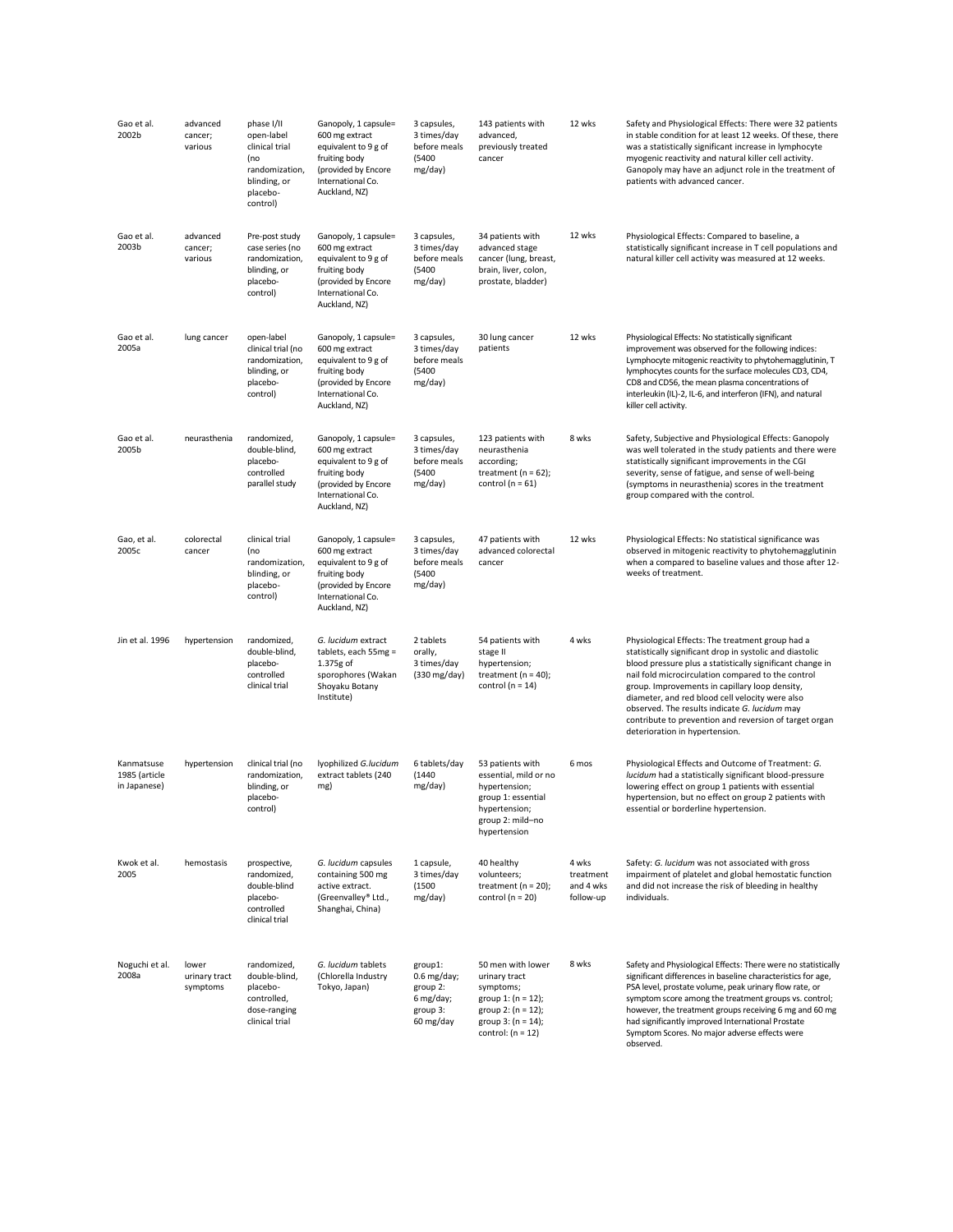| Noguchi et al.<br>2008b                                                                                                 | lower<br>urinary tract<br>symptoms | randomized,<br>double-blind,<br>placebo-<br>controlled<br>clinical trial                   | G. lucidum tablets<br>(Chlorella Industry<br>Tokyo, Japan)                                                                                                                                      | 6 mg/day                                                                      | 88 men with lower<br>urinary tract<br>symptoms;<br>treatment ( $n = 44$ );<br>control ( $n = 44$ )                                                | 12 wks                           | Safety and Physiological Effects: There was a statistically<br>significant improvement in the International Prostate<br>Symptom Score in the treatment group vs. control.<br>Overall treatment was well tolerated with no severe<br>adverse effects.                                                                                                                                                                                                                                                                  |
|-------------------------------------------------------------------------------------------------------------------------|------------------------------------|--------------------------------------------------------------------------------------------|-------------------------------------------------------------------------------------------------------------------------------------------------------------------------------------------------|-------------------------------------------------------------------------------|---------------------------------------------------------------------------------------------------------------------------------------------------|----------------------------------|-----------------------------------------------------------------------------------------------------------------------------------------------------------------------------------------------------------------------------------------------------------------------------------------------------------------------------------------------------------------------------------------------------------------------------------------------------------------------------------------------------------------------|
| Oka et al.<br>2010                                                                                                      | colorectal<br>adenomas             | concurrent<br>clinical trial (no<br>randomization,<br>blinding, or<br>placebo-<br>control) | G. lucidum water-<br>soluble extract of<br>mycelia (MAK<br>Wakunaga<br>Pharmaceutical Co.,<br>Ltd.)                                                                                             | 3 capsules,<br>2 times/day<br>(1500)<br>mg/day)                               | 96 patients with<br>colorectal<br>adenomas;<br>treatment ( $n = 96$ );<br>control ( $n = 102$ )                                                   | 12 mos                           | Physiological Effects and Outcome of Treatment: The<br>number and size of adenomas significantly decreased in<br>the treatment group and increased in the control group.                                                                                                                                                                                                                                                                                                                                              |
| Wachtel-<br>Galor et al.<br>2004a                                                                                       | antioxidant<br>capacity            | randomized,<br>double-<br>blinded,<br>placebo-<br>controlled,<br>crossover trial           | G. lucidum capsules<br>1440 mg equivalent<br>to 13.2 g of fresh<br>mushroom (Vitagreen<br>Co Ltd Hong Kong)                                                                                     | 4<br>capsules/day<br>(1440)<br>mg/day)                                        | 18 healthy adults                                                                                                                                 | 4 wks                            | Physiological Effects: No statistically significant change in<br>antioxidant status, coronary heart disease risk, DNA<br>damage, immune status, inflammation, or markers of liver<br>and renal toxicity were found.                                                                                                                                                                                                                                                                                                   |
| Wachtel-<br>Galor,<br>Tomlinson, &<br>Benzie 2004b                                                                      | antioxidant<br>capacity            | randomized,<br>double-<br>blinded,<br>placebo-<br>controlled,<br>crossover trial           | G. lucidum capsules<br>720 mg equivalent of<br>6600 mg of fresh<br>mushroom (Vitagreen<br>Co Ltd Hong Kong)                                                                                     | 2<br>capsules/day<br>(720 mg/day)                                             | 10 healthy<br>volunteers                                                                                                                          | 10 days                          | Safety and Physiological Effects: There was no<br>statistically significant difference in a-tocopherol<br>concentrations, urine antioxidant capacity, fasting<br>plasma ascorbic acid, erythrocyte superoxide dismutase<br>and glutathione peroxidase activities, plasma lipids, or<br>uric acid during the treatment period. There was an<br>increase in acute plasma antioxidant capacity. No<br>deleterious effects were measured. Results indicate that<br>G. lucidum is safe for healthy adults.                 |
| Wang et al.<br>2008 (article<br>in Chinese.<br>Information<br>taken from<br>systematic<br>review; Klupp<br>et al. 2014) | type 2<br>diabetes                 | randomized,<br>placebo-<br>controlled trial                                                | G. lucidum, the raw<br>mushroom was made<br>into powder through<br>decoction,<br>concentration,<br>drying, and then into<br>capsules. (Guo-Ren-<br>Shun-Tian-Tang<br>Pharmaceutical<br>Company) | 1000 mg,<br>3 times/day<br>(3000)<br>mg/day)                                  | 50 outpatients with<br>type 2 diabetes;<br>(unable to<br>determine<br>treatment number)                                                           | 12 wks                           | Physiological Effects: Results for post-prandial glucose<br>levels after treatment were mixed. At 2 hours there was<br>a statistically significant reduction for those taking<br>placebo compared to the treatment group. However, at<br>4 hours, the treatment group displayed a statistically<br>significant drop when compared to the control.<br>According to the systematic review (Klupp et al. 2014),<br>the evidence in this study did not support the use of G.<br>lucidum for treatment of type 2 diabetes. |
| Wicks et al.<br>2007                                                                                                    | safety and<br>tolerability         | randomized,<br>double-<br>blinded,<br>placebo-<br>controlled<br>phase I clinical<br>trial  | SunRecome, G.<br>lucidum extract 500<br>mg capsules (Xi'an<br><b>Green Valley</b><br>Pharmaceutical Co.,<br>China)                                                                              | 4 capsules,<br>2 times/day<br>(4000)<br>mg/day)                               | 16 healthy patients;<br>treatment $(n = 8)$ ;<br>control ( $n = 8$ )                                                                              | 10 days                          | Safety: No adverse effects were observed in the<br>treatment group following intake.                                                                                                                                                                                                                                                                                                                                                                                                                                  |
| Xiao, Liu, &<br>Chen 2003                                                                                               | mushroom<br>poisoning              | clinical trial (no<br>randomization,<br>blinding, or<br>placebo-<br>control)               | G. lucidum, 1000 mg<br>decocted with water<br>to 600 ml                                                                                                                                         | Single dose<br>(taken in<br>conjunction<br>with<br>conventional<br>treatment) | 14 patients suffering<br>from poisoning by<br>Russula subnigricans<br>compared to 11<br>patients treated with<br>conventional<br>treatment alone. | assessed<br>after single<br>dose | Physiological Effects: Decreased urinary protein and red<br>blood cell count as well as other improved markers of<br>kidney injury were observed in the treated group.                                                                                                                                                                                                                                                                                                                                                |
| Yoshimura et<br>al. 2010                                                                                                | prostate<br>cancer                 | open-label<br>clinical trial (no<br>randomization,<br>blinding, or<br>placebo-<br>control) | Rokkaku Reishi<br>(Suntory Holdings,<br>Osaka, Japan)<br>(quantity<br>undetermined)                                                                                                             | 3 packs/day                                                                   | 15 prostate cancer<br>patients following<br>radical<br>prostatectomy                                                                              | 6 mos                            | Safety and Physiological Effects: There was no response<br>in terms of prostate-specific antigen. No statistically<br>significant anticancer activity and no serious adverse<br>effects were observed.                                                                                                                                                                                                                                                                                                                |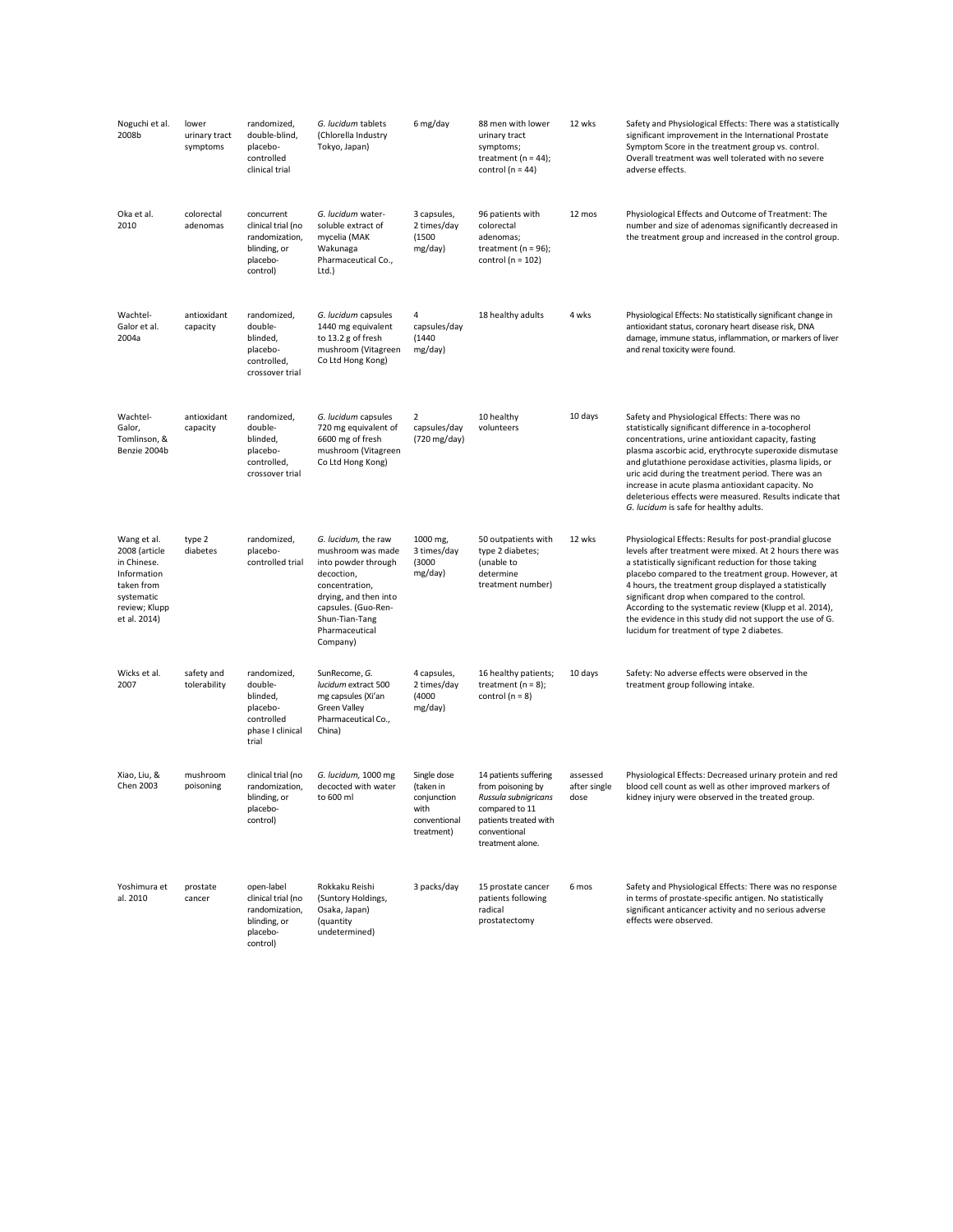| Zhang et al.<br>2008 | lymphocyte<br>levels in<br>athletes        | randomized.<br>double-blind.<br>placebo-<br>controlled<br>clinical trial | G. lucidum capsules<br>(Shanghai Green-<br>Valley Co., China)<br>(quantity<br>undetermined)                        | Control and<br>group 1:<br>placebo;<br>group 2:<br>10<br>capsules/day;<br>group 3:<br>20<br>capsules/day | 40 male football<br>players assigned to<br>four groups: control,<br>group 1, group 2,<br>group 3. The three<br>treatment groups<br>stayed in<br>normobaric hypoxic<br>rooms for 28 days.<br>All four groups<br>trained together at<br>sea level. | 6 wks | Physiological Effects: There were no statistically<br>significant differences and changes in T lymphocyte<br>subsets between groups 1 and 2, but in group 3 the<br>percentage of T lymphocytes surface molecules CD3+<br>and CD4+ increased significantly. This suggests that the<br>ingestion of G. lucidum at levels of 20 capsules a day<br>could have a beneficial effect on T lymphocyte levels in<br>elevation training. |
|----------------------|--------------------------------------------|--------------------------------------------------------------------------|--------------------------------------------------------------------------------------------------------------------|----------------------------------------------------------------------------------------------------------|--------------------------------------------------------------------------------------------------------------------------------------------------------------------------------------------------------------------------------------------------|-------|--------------------------------------------------------------------------------------------------------------------------------------------------------------------------------------------------------------------------------------------------------------------------------------------------------------------------------------------------------------------------------------------------------------------------------|
| Zhao et al.<br>2012  | fatigue in<br>breast<br>cancer<br>patients | pilot,<br>randomized.<br>placebo-<br>controlled<br>clinical trial        | G. lucidum spore<br>powder 1000 mg<br>(Beijing Great Wall<br>Pharmaceutical<br>Factory, Batch<br>number B20050008) | 1000 mg,<br>3 times/day<br>(3000)<br>mg/day)                                                             | 48 breast cancer<br>patients with<br>cancer-related<br>fatigue;<br>treatment ( $n = 25$ );<br>control ( $n = 23$ )                                                                                                                               | 4 wks | Safety and Subjective Effects: The treatment group<br>reported statistically significant improvements in<br>physical well-being and fatigue after intervention. They<br>also reported less anxiety and depression and better<br>quality of life. No serious adverse effects occurred<br>during the study.                                                                                                                      |

### **Discussion**

While there is value in combining the available clinical trials for these three mushroom species, it is important to address the difficulties involved in evaluating this kind of research. Many factors make it challenging to ascertain the health benefits of mushroom supplements.

First, there are a number of different purposes for conducting clinical trials. Some of the studies included in this review were designed to assess the safety and side effects of mushroom consumption. Others measured specific physiological effects such as natural killer cells activity or plasma insulin levels (Ahn et al. 2004; Chu et al. 2012). Several used patient reporting methods to measure subjective effects such as pain or quality of life (Fu & Wang 1982; Zhao et al. 2012). A small number were designed to measure the outcome of treatment for a specific disease (Oka et al. 2010; Dosychev & Bystrova 1973). Each of these end results provides useful information for further research, but none are designed to provide conclusive evidence.

For example, phase I clinical trials, sometimes called preliminary or pilot studies, like Zhao et al. (2013) or Ohno et al. (2011), are generally designed to evaluate a treatment's safety, establish a dosage range, and identify side effects (clinicaltrials.gov 2015). This information is used to determine if further research can safely be conducted. Twelve of the 39 clinical trials included in this review were specifically designated as phase I, pilot, or preliminary trials, although at least five others reported information on safety and side effects.

Variations in study design also affect how results are evaluated. Open label studies, such as Yoshimura et al. (2010), are structured so that both the patients and investigators are aware of the treatment the patient is receiving (clinicaltrials.gov 2015). These studies do not control for human bias, so while they may indicate the potential benefit for further research, they don't provide stand-alone evidence. Double-blinded studies, where neither the patients nor the investigator know if the patient is receiving the test substance or a placebo, are needed to support the results. Only 13 of the 39 trials in this review were double-blinded.

Other design characteristics, such randomization and placebo controls, are needed to achieve reliable results. Both were present in only 21 of the included studies. Sample sizes also impact the evaluations of results. Small sample sizes make it difficult to determine the likelihood that the results are statistically significant. This commonly produces publications with falsely positive results (Reinhart 2015, pp. 23–28). Only four of the studies in this review had sample sizes with 100 or more patients.

Another challenge that arises while evaluating a body of research is the strong incentive among researchers to publish studies with positive results. Because there is no general standardization for data analysis in clinical trials, it is common for researchers to choose those statistical methods that provide a statistically significant outcome. While this is not necessarily intentional, it does tend to produce results that appear more favorable to a researcher's hypothesis than the data may warrant (Reinhart 2015, pp. 4–5).

Conversely, there is often an inability or lack of incentive to publish negative results. Journals looking for impactful research may be less likely to publish a study that shows no measurable benefit for mushroom consumption (Reinhart 2015, pp. 24–25). Researchers also may abandon a study that shows no effect in pursuit of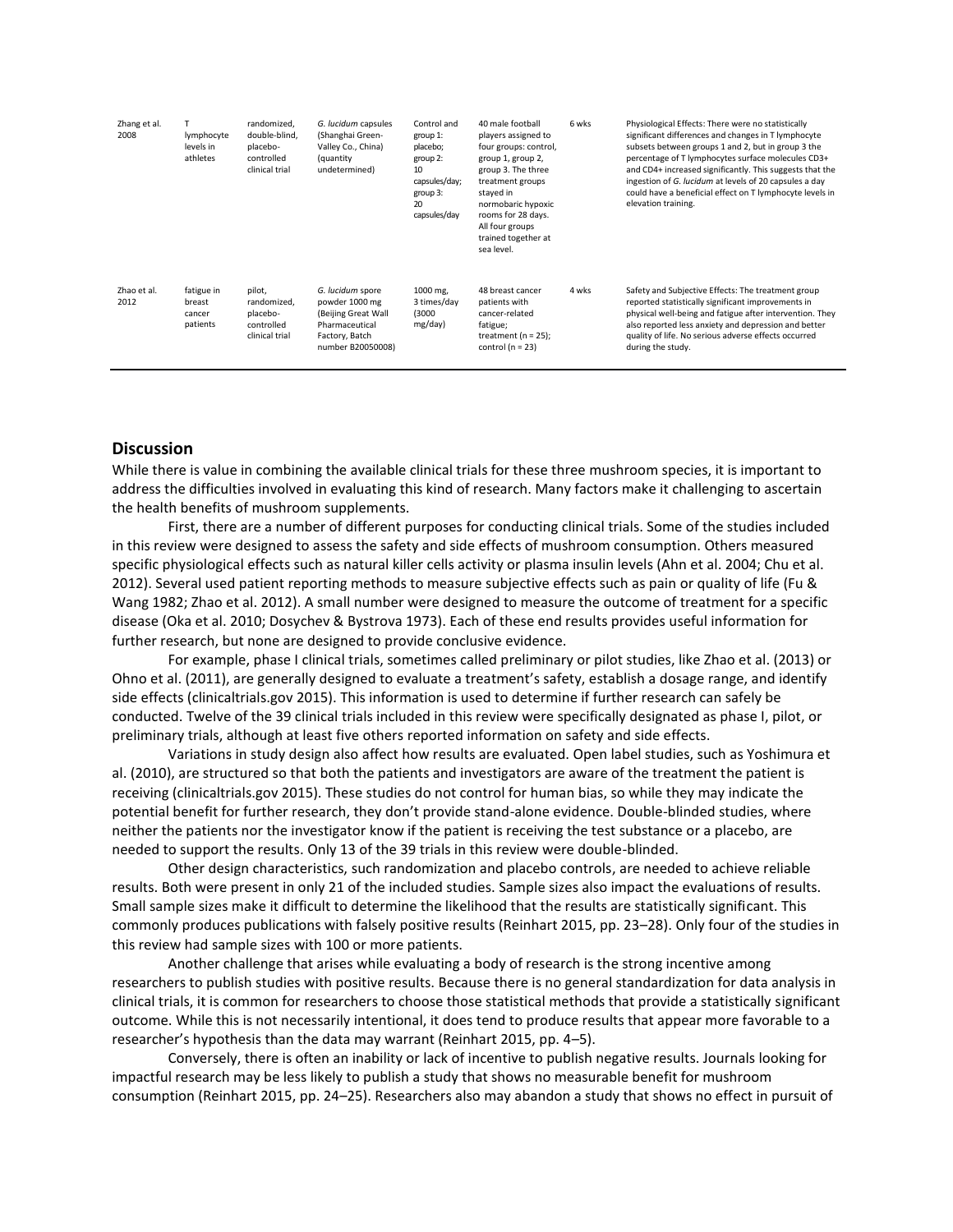other, more promising, research. Or, they may measure a number of indices during treatment but choose to publish only those indices that show statistical significance. As a result, the body of available research is generally skewed toward studies that show a positive effect. There were 36 trials in this review that measured indices beyond side effects; 25 of these reported positive effects with treatment. Of those completed studies that were reported on clinicaltrials.gov, three of seven were not found during the literature search. While the reason these three trials were not published was not determined, it does call into question the cause for a lack of publication or for further research on the topic.

There is, in fact, a noteworthy lack of follow-up research among all of the included trials. Only three authors appear to have conducted further research (Wachtel-Galor et al. 2004b; Noguchi et al. 2008b; Gao et al. 2003b; 2005a). It would seem likely that promising results would elicit further study, and the absence of further research raises some doubt about the ability to replicate positive results.

Another concern is the source of motivation for the research. It is not always easy to determine if research is funded in whole or in part by organizations with an incentive to find positive results. Because many of the included studies are testing the effectiveness of a specific brand of dietary supplement, such as Ganopoly or Senseiro, it is possible that there is an incentive to establish evidence for the health benefits of these products (Gao et al. 2002a; Ohno et al. 2013). This lack of objectivity can have an effect on the validity of even well-designed research (Jagsi et al. 2009).

Where reliable research methods are used, mushrooms produced as dietary supplements still lack standards for cultivation and preparation, as well as testing protocols needed to guarantee product quality (Sullivan, Smith, & Rowan 2006). The bioactivity of mushrooms can vary widely depending on the strain, growing conditions, developmental stages, and the parts of the mushroom that are consumed (Borchers et al. 2008). Extraction methods such as water temperature or ethanol concentration can also impact the bioactivity of the resulting product (Borchers et al. 2008). Even when these variables are carefully recorded and disclosed, the study results for a particular treatment cannot always be extrapolated to the general consumption of a mushroom species.

Finally, there are few regulations for dietary supplements that are sold in the United States. Clinical studies are not a requirement, and the active ingredients of many commercial mushroom products are not known. As a result, adulteration with other species is common (Wasser 2011). This provides another challenge to both consumers and health professionals when determining the effectiveness and safety of consuming these products.

The human trials included in this review vary greatly with regard to study design, preparation, dosage, and number of subjects, as well as the analysis and reporting of results. While many show interesting possibilities for the use of these three mushroom species in treating a variety of medical conditions, additional research using welldesigned clinical studies and reliable statistical methods is still needed. Further double-blinded, placebo-controlled studies with large trial populations and well-standardized preparations are necessary to reliably establish the efficacy of these mushrooms as dietary supplements.

### **References**

- Ahn, W. S., D. J. Kim, G. T. Chae, J. M. Lee, S. M. Bae, J. I. Sin, Y. W. Kim, S. E. Namkoong, & I. P. Lee. "Natural killer cell activity and quality of life were improved by consumption of a mushroom extract, *Agaricus blazei* Murill Kyowa, in gynecological cancer patients undergoing chemotherapy." *International Journal of Gynecological Cancer* 14, no. 4 (2004): 589-594. doi: 10.1111/j.1048-891X.2004.14403.x.
- Beall's List of Predatory Open Access Publishers. (Retrieved

2015). http://scholarlyoa.com/2015/01/02/bealls-list-of-predatory-publishers-2015/

- Boh B., M. Berovic, J. Zhang, & L. Zhi-Bin*.* "*Ganoderma lucidum* and its pharmaceutically active compounds." *Biotechnology Annual Review* 13 (2007): 265*-*301*.*
- Borchers, A. T., A. Krishnamurthy, C. L. Keen, F. J. Meyers, & M. E. Gershwin. "The immunobiology of mushrooms." *Experimental Biology and Medicine* 233, no. 3 (2008): 259-276. doi:10.3181/0708-mr-227.
- Chang S.T. & J. A. Buswell. "*Ganoderma lucidum*  a mushrooming medicinal mushroom". *International Journal of Medicinal Mushrooms* 1 (1999): 139-46.
- Chen, X., Z. P. Hu, X. X. Yang, M. Huang, Y. Gao, W. Tang, S. Y. Chan, X. Dai, J. Ye, P. C. Ho, W. Duan, H. Y. Yang, Y. Z. Zhu, & S. F. Zhou. "Monitoring of immune responses to a herbal immuno-modulator in patients with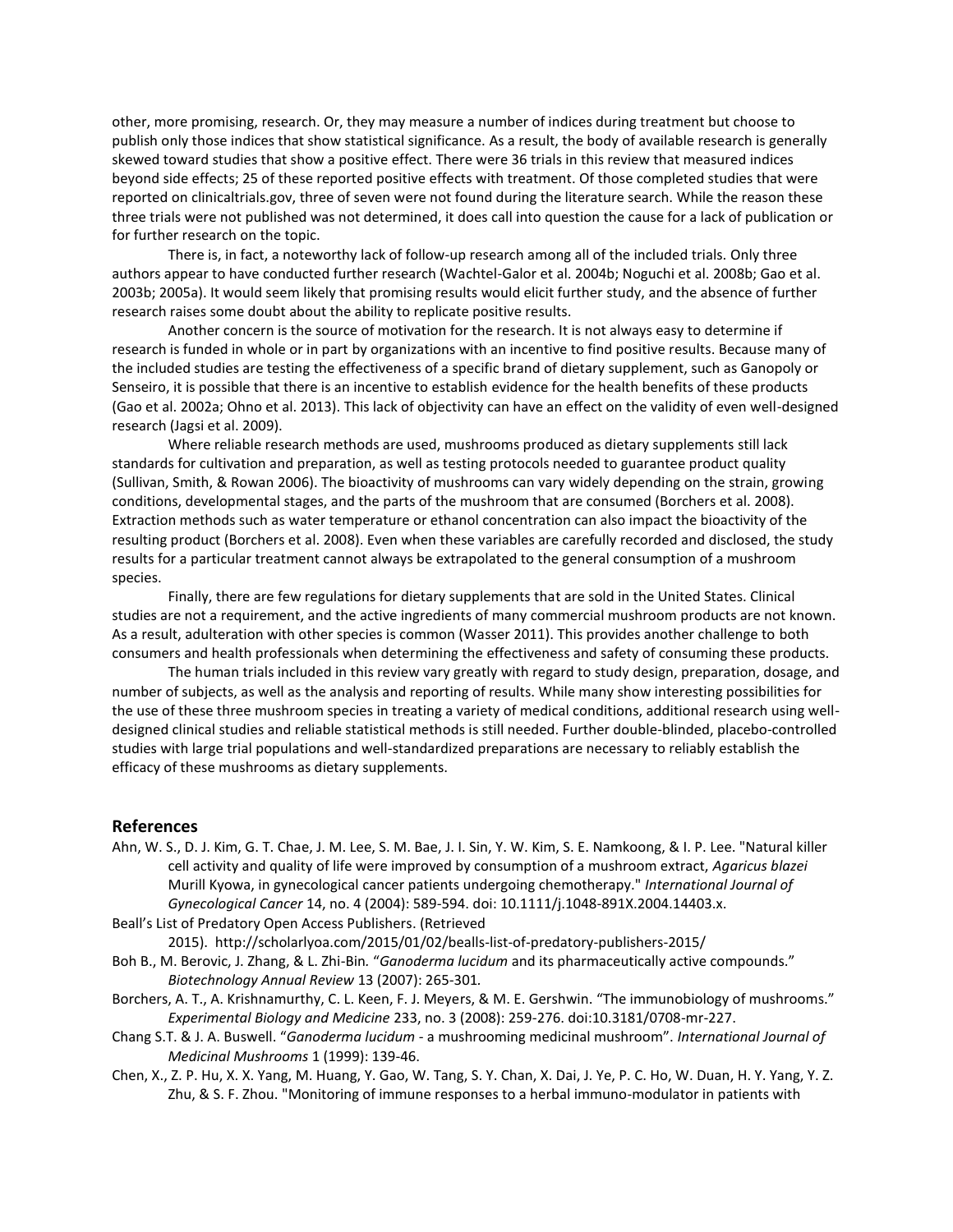advanced colorectal cancer." *International Immunopharmacology* 6, no. 3 (2006): 499-508. doi: 10.1016/j.intimp.2005.08.026.

- Chu, T. T., I. F. Benzie, C. W. Lam, B. S. Fok, K. K. Lee, & B. Tomlinson. "Study of potential cardioprotective effects of *Ganoderma lucidum* (Lingzhi): results of a controlled human intervention trial." *The British Journal of Nutrition* 107, no. 7 (2012): 1017-27. doi: 10.1017/s0007114511003795.
- Clinicaltrials.gov. (Retrieved 9/18/2015). U.S. National Institutes of Health. https://clinicaltrials.gov
- Dosychev, E. A., & V. N. Bystrova. "Treatment of psoriasis using "Chaga" fungus preparations." *Vestnik Dermatologii i Venerologii* 47, no. 5 (1973): 79-83.
- El Enshasy, H. A., & R. Hatti-Kaul. "Mushroom immunomodulators: unique molecules with unlimited applications." *Trends in Biotechnology* 31, no.12 (2013): 668-677. doi: 10.1016/j.tibtech.2013.09.003.
- Fedotov, A. A., & I. R. Yu. "Effect of Befungin on the central nervous system in patients with peptic ulcers." *Klinicheskaya Meditsina (Moscow)* 59, no. 7 (1981): 22-25.
- Figueira, M. S., L. A. Sa, A. S. Vasconcelos, D. R. Moreira, P. S. O. C. Laurindo, D. R. G. Ribeiro, R. S. Santos, P. Guzzo, M. F. Dolabela, & S. Percario. "Nutritional supplementation with the mushroom Agaricus sylvaticus reduces oxidative stress in children with HIV." *Canadian Journal of Infectious Diseases & Medical Microbiology* 25, no.5 (2014): 257-264.
- Firenzuoli, F., Gori, L., & Lombardo, G. "The medicinal mushroom *Agaricus blazei* Murrill: review of literature and pharmaco-toxicological problems." *Evidence-Based Complementary and Alternative Medicine* 5, no. 1 (2008): 3–15. doi:10.1093/ecam/nem007
- Fortes, R. C., M. R. C. G. Novaes, V. L. Recova, & A. L. Melo. "Immunological, hematological, and glycemia effects of dietary supplementation with *Agaricus sylvaticus* on patients' colorectal cancer." *Experimental Biology and Medicine* 234, no. 1 (2009): 53-62. doi: 10.3181/0806-rm-193.
- Fu, H., & Z. Wang. "The clinical effects of ganoderma lucidium spore preperations in 10 cases of atrophic myotonia." *Journal of Traditional Chinese Medicine* 2, no. 1 (1982): 63-65.
- Gao, Y. H., H. Gao, E. Chan, W. B. Tang, X. T. Li, J. Liang, & S. F. Zhou. "Protective effect of Ganoderma (a mushroom with medicinal properties) against various liver injuries." *Food Reviews International* 21, no.1 (2005b): 27- 52. doi: 10.1081/fri-200040586.
- Gao, Y. H., W. B. Tang, X. H. Dai, H. Gao, G. L. Chen, J. X. Ye, E. Chan, H. L. Koh, X. T. Li, & S. F. Zhou. "Effects of water-soluble *Ganoderma lucidum* polysaccharides on the immune functions of patients with advanced lung cancer." *Journal of Medicinal Food* 8, no. 2 (2005a): 159-168. doi: 10.1089/jmf.2005.8.159.
- Gao, Y., S. Zhou, W. Jiang, M. Huang, & X. Dai. "Effects of Ganopoly (a *Ganoderma lucidum* polysaccharide extract) on the immune functions in advanced-stage cancer patients." *Immunological Investigations* 32, no. 3 (2003b): 201-15.
- Gao, Y., G. Chen, X. Dai, J. Ye, & S. Zhou. "A phase I/II study of Ling Zhi mushroom *Ganoderma lucidum* (W.Curt.:Fr.) Lloyd (Aphyllophoromycetideae) extract in patients with coronary heart disease." *International Journal of Medicinal Mushrooms* 6, no. 4 (2004b): 327-334. doi: 10.1615/IntJMedMushr.v6.i4.30.
- Gao, Y., X. Dai, G. Chen, J. Ye, & S. Zhou. "A randomized, placebo-controlled, multicenter study of *Ganoderma lucidum* (W.Curt.:Fr.) Loyd (Aphyllophoromycetideae) polysaccharides (Ganopoly(R)) in patients with advanced lung cancer." *International Journal of Medicinal Mushrooms* 5, no. 4 (2003a): 369-381. doi: 10.1615/InterJMedicMush.v5.i4.40.
- Gao, Y., J. Lan, X. Dai, J. Ye, & S. Zhou. "A phase I/II study of ling zhi mushroom *Ganoderma lucidum* (W.Curt.:Fr.) Loyd (Aphyllophoromycetideae) extract in patients with type II diabetes mellitus." *International Journal of Medicinal Mushrooms* 6, no. 1 (2004a): 33-39. doi: 10.1615/IntJMedMushr.v6.i1.30.
- Gao, Y., W. Tang, X. Dai, H. Gao, G. Chen, J. Ye, E. Chan, M. Huang, and S. Zhou. "Immune responses to watersoluble Ling Zhi mushroom *Ganoderma lucidum* (W. Curt.: Fr.) P. Karst. Polysaccharides in patients with advanced colorectal cancer." *International Journal of Medicinal Mushrooms* 7, no. 4 (2005c): 525-537.
- Gao, Y., S. Zhou, G. Chen, X. Dai, & J. Ye. "A phase I/II study of a *Ganoderma lucidum* (Curt.: Fr.) P. Karst. extract (Ganopoly) in patients with advanced cancer." *International Journal of Medicinal Mushrooms* 4, no. 3 (2002b): 207-214.
- Gao, Y., S. Zhou, G. Chen, X. Dai, J. Ye, & H. Gao. "A phase I/II study of a *Ganoderma lucidum* (Curt.: Fr.) P Karst. (Ling Zhi, Reishi mushroom) extract in patients with chronic hepatitis B." *International Journal of Medicinal Mushrooms* 4, no. 4 (2002a): 321-327.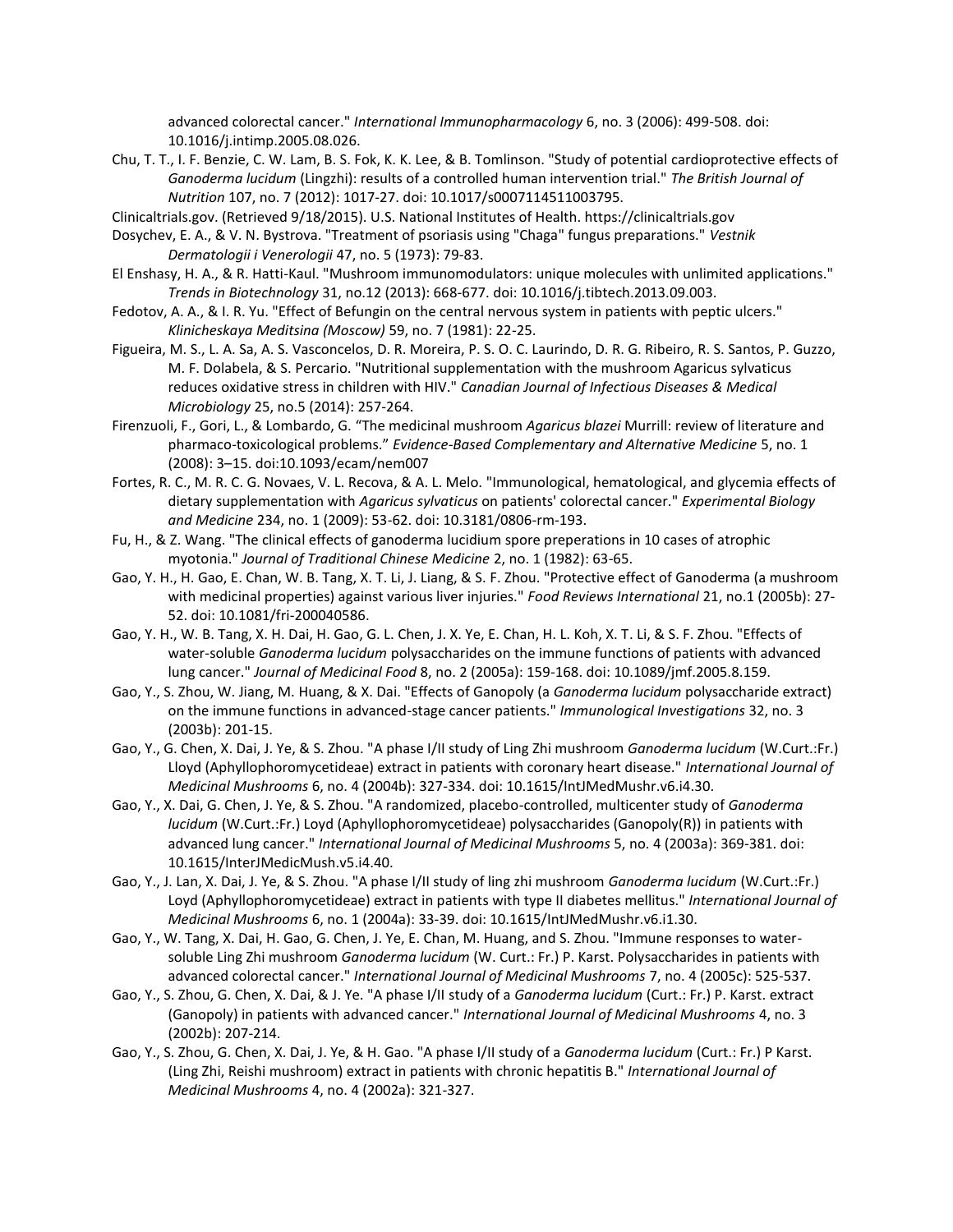- Hsu, C. H., Y. L. Liao, S. C. Lin, K. C. Hwang, & P. Chou. "The mushroom *Agaricus blazei* Murill in combination with metformin and gliclazide improves insulin resistance in type 2 diabetes: A randomized, double-blinded, and placebo-controlled clinical trial." *Journal of Alternative and Complementary Medicine* 13, no.1 (2007): 97-102. doi: 10.1089/acm.2006.6054.
- Inuzuka, H. "Clinical utility of ABCL (Agalicus Mushroom Extract) treatment for C-type hepatitis." *Japanese Pharmacology and Therapeutics* 30, no. 2 (2002): 103-110.
- Jagsi, R., , N. Sheets, , A. Jankovic, , A. R. Motomura, , S. Amarnath, &, P. A. Ubel "Frequency, Nature, Effects, and Correlates of Conflicts of Interest in Published Clinical Cancer Research." Cancer 115, no. 12 (2009): 2783- 2791. doi:10.1002/cncr.24315.
- Jin, H., G. Zhang, X. Cao, M. Zhang, J. Long, B. Luo, H. Chen, S. Qian, M. Mori, & Z. Wang. "Treatment of hypertension by Linzhi combined with hypotensor and its effects on arterial, arteriolar and capillary pressure and microcirculation." *International Congress Series; Microcirculatory approach to Asian traditional medicine: Strategy for the scientific evaluation*, edited by H. Niimi, R. J. Xiu, T. Sawada and C. Zheng, (1996): 131-138.
- Jin, X., R. J. Beguerie, D. M. Y. Sze, & G. C. F. Chan. "*Ganoderma lucidum* (Reishi mushroom) for cancer treatment." Cochrane Database of Systematic Reviews 6 (2012). doi:10.1002/14651858.CD007731.pub2.
- Kanmatsuse, K., N. Kajiwara, K. Hayashi, S. Shimogaichi, I. Fukinbara, H. Ishikawa, & T. Tamura. "Studies on ganoderma lucidium efficacy against hypertentsion and side effects." *Yakugaku Zasshi-Journal of the Pharmaceutical Society of Japan* 105, no. 10 (1985): 942-947.
- Kerrigan, R. W. "*Agaricus subrufescens*, a cultivated edible and medicinal mushroom, and its synonyms." *Mycologia* 97, no. 1 (2005) :12-24. doi: 10.3852/mycologia.97.1.12.
- Klupp, N. L., D. Chang, F. Hawke, H. Kiat, H. Cao, S. J. Grant, & A. Bensoussan. "*Ganoderma lucidum* mushroom for the treatment of cardiovascular risk factors." *The Cochrane Database of Systematic Reviews* 2 (2015): CD007259-CD007259. doi: 10.1002/14651858.CD007259.pub2.
- Kwok, Y., K. F. Ng, C. C. Li, C. C. Lam, & R. Y. Man. "A prospective, randomized, double-blind, placebo-controlled study of the platelet and global hemostatic effects of *Ganoderma lucidum* (Ling-Zhi) in healthy volunteers." *Anesthesia and Analgesia* 101, no. 2 (2005): 423-426. doi: 10.1213/01.ane.0000155286.20467.28.
- Leonard L . "Mushrooms as medicinals: a literature review." McIlvainea 23 (2014): 25-30. http://www.namyco.org/publications/mcilvainea/v23/mushrooms\_as\_medicinals.html
- Lima, C., V. C. Souza, M. C. Morita, M. D. Chiarello, & M. G. de Oliveira Karnikowski. "*Agaricus blazei* Murrill and inflammatory mediators in elderly women: a randomized clinical trial." *Scandinavian Journal of Immunology* 75, no. 3 (2012): 336-341.
- Li, E. K., L.-S. Tam, C. K. Wong, W. C. Li, C. W. K. Lam, S. Wachtel-Galor, . . . B. Tomlinson. "Safety and efficacy of G*anoderma lucidum* (Lingzhi) and San miao San supplementation in patients with rheumatoid arthritis: A double-blind, randomized, placebo-controlled pilot trial." Arthritis & Rheumatism-Arthritis Care & Research 57, no. 7(2007):1143-1150. doi:10.1002/art.22994.
- Liu, Y., Y. Fukuwatari, K. Okumura, K. Takeda, K. Ishibashi, M. Furukawa, N. Ohno, K. Mori, M. Gao, & M. Motoi. "Immunomodulating activity of *Agaricus brasiliensis* KA21 in mice and in human volunteers." *Evidence-Based Complementary and Alternative Medicine* 5, no. 2 (2008): 205-219.
- Mushroom Wisdom. Accessed September 23, 2015. "Chaga (Inonotus obliquus)." http://www.mushroomwisdom.com/mushroom101-chaga.php
- Myriad Mycology. "Blazei (Agaricus blazei): 150 Gram (.33 Pound) 5.2 Ounce 1 Month Supply." Accessed September 23, 2015. [http://myriadmycology.com/store/index.php/mushrooms/blazei-mushroom](http://myriadmycology.com/store/index.php/mushrooms/blazei-mushroom-powder-150gram)[powder-150gram](http://myriadmycology.com/store/index.php/mushrooms/blazei-mushroom-powder-150gram)
- Myriad Mycology. "Chaga (Inonotus obliquus) Bioavailable Mushroom Powder."Accessed September 23, 2015. <http://myriadmycology.com/store/index.php/mushrooms/chaga-mushroom-powder-456gram>
- Myriad Mycology. "Reishi (Ganoderma lucidum): 456 Gram (1 Pound) 16 Ounce 3 Month Supply." Accessed September 23, 2015. [http://myriadmycology.com/store/index.php/mushrooms/reishi-mushroom](http://myriadmycology.com/store/index.php/mushrooms/reishi-mushroom-powder-456gram)[powder-456gram](http://myriadmycology.com/store/index.php/mushrooms/reishi-mushroom-powder-456gram)
- Noguchi, M., T. Kakuma, K. Tomiyasu, Y. Kurita, H. Kukihara, F. Konishi, S. Kumamoto, K. Shimizu, R. Kondo, & K. Matsuoka. "Effect of an extract of *Ganoderma lucidum* in men with lower urinary tract symptoms: a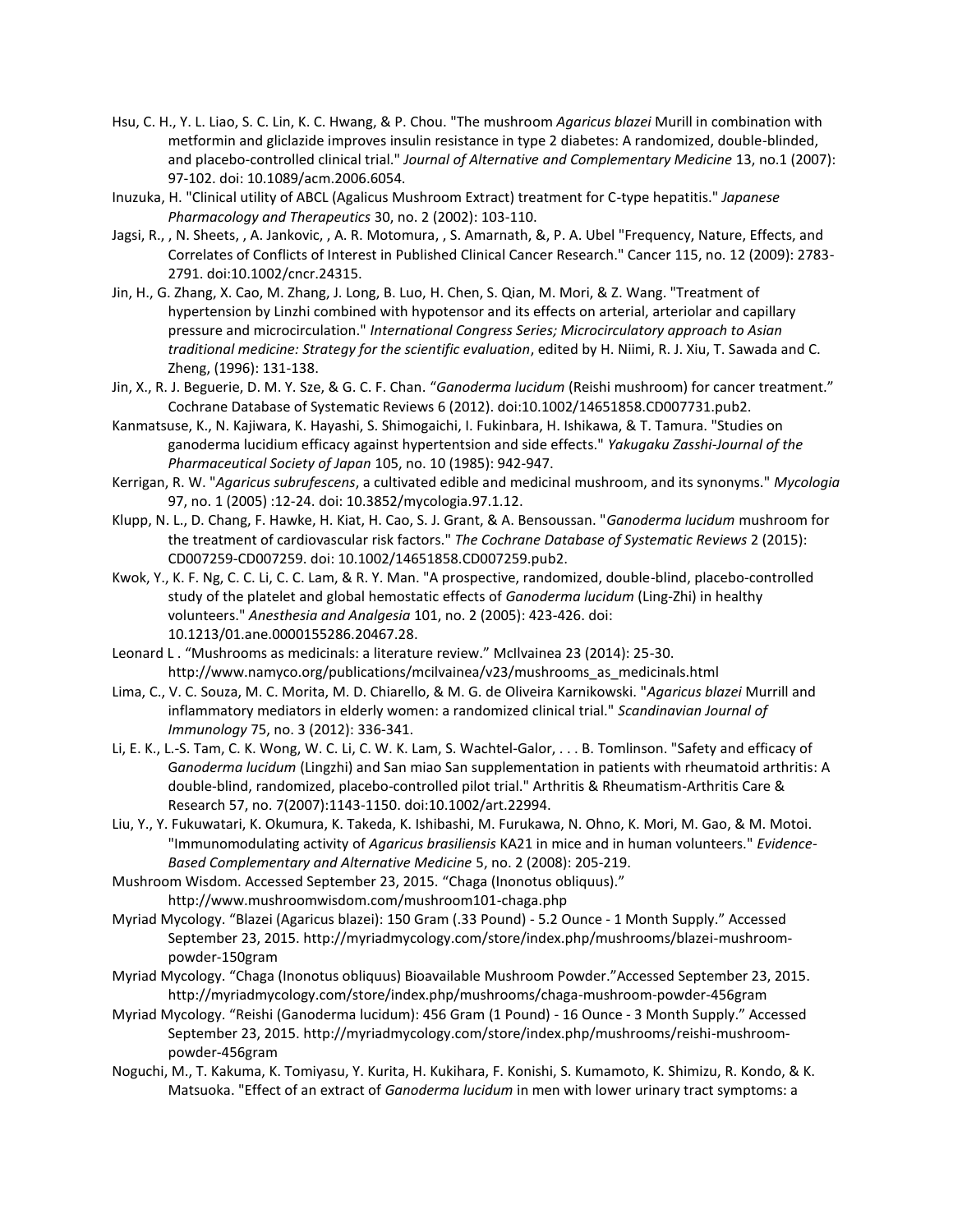double-blind, placebo-controlled randomized and dose-ranging study." *Asian Journal of Andrology* 10, no. 4 (2008a): 651-8. doi: 10.1111/j.1745-7262.2008.00336.x.

- Noguchi, M., T. Kakuma, K. Tomiyasu, A. Yamada, K. Itoh, F. Konishi, S. Kumamoto, K. Shimizu, R. Kondo, & K. Matsuoka. "Randomized clinical trial of an ethanol extract of *Ganoderma lucidum* in men with lower urinary tract symptoms." *Asian Journal of Andrology* 10, no.5 (2008b): 777-85. doi: 10.1111/j.1745- 7262.2008.00361.x.
- Ohno, S., Y. *Agaricus blazei* Sumiyoshi, K. Hashine, A. Shirato, S. Kyo, & M. Inoue. "Phase I clinical study of the dietary supplement, Murill, in cancer patients in remission." *Evidence-Based Complementary and Alternative Medicine* (2011): 1-9. doi: 10.1155/2011/192381.
- Ohno, S., Y. Sumiyoshi, K. Hashine, A. Shirato, S. Kyo, & M. Inoue. "Quality of life improvements among cancer patients in remission following the consumption of *Agaricus blazei* Murill mushroom extract." *Complementary Therapies in Medicine* 21, no. 5 (2013): 460-467.
- Oka, S., S. Tanaka, S. Yoshida, T. Hiyama, Y. Ueno, M. Ito, Y. Kitadai, M. Yoshihara, & K. Chayama. "A water-soluble extract from culture medium of *Ganoderma lucidum* mycelia suppresses the development of colorectal adenomas." *Hiroshima Journal of Medical Sciences* 59, no. 1 (2010): 1-6.
- Reinhart, A. "Statistics Done Wrong" (2015). San Francisco: No Starch Press Inc.
- Shashkina, M. Ya, P. N. Shashkin, & A. V. Sergeev. "Chemical and medicobiological properties of chaga (review)." *Pharmaceutical Chemistry Journal* 40, no. 10 (2006): 560-568. doi: 10.1007/s11094-006-0194-4.
- Shing, M., T. Leung, Y. Chu, C. Li, K. Chik, P. Leung, . . .C. Li. "Randomized, double-blind and placebo-controlled study of the immunomodulatory effects of Lingzhi in children with cancers." Paper presented at the ASCO Annual Meeting Proceedings. (2008).
- Sullivan, R., J. E. Smith, & N. J. Rowan. "Medicinal mushrooms and cancer therapy translating a traditional practice into Western medicine." *Perspectives in Biology and Medicine* 49, no. 2 (2006): 159-170. doi: 10.1353/pbm.2006.0034.
- Swanson Superior Herbs. Accessed September 23, 2015. "Agaricus Blazei Mushroom Extract." http://www.swansonvitamins.com/swanson-superior-herbs-agaricus-blazei-mushroom-extract-500-mg-90-veg-caps
- Tangen, J., A. Tierens, J. Caers, M. Binsfeld, O. K. Olstad, A. S. Troseid, J. Wang, G. E. Tjonnfjord, & G. Hetland. "Immunomodulatory effects of the *Agaricus blazei* Murrill-based mushroom extract AndoSan in patients with multiple myeloma undergoing high dose chemotherapy and autologous stem cell transplantation: a randomized, double blinded clinical study." *BioMed Research International*. (2015). doi: 10.1155/2015/718539.
- TerraSoul Superfoods. Accessed September 23, 2015. "Reishi Mushroom extract Powder." <http://www.terrasoul.com/nutritional-powders/43-reishi-mushroom-extract-powder.html>
- Ulrichsweb. (Retrieved 2015). ProQuest LLC[. https://ulrichsweb.serialssolutions.com.](https://ulrichsweb.serialssolutions.com/)
- Wachtel-Galor, S., Y. T. Szeto, B. Tomlinson, & I. F. Benzie. "*Ganoderma lucidum* ('Lingzhi'); acute and short-term biomarker response to supplementation." *International Journal of Food Sciences and Nutrition* 55, no. 1 (2004a): 75-83. doi: 10.1080/09637480310001642510.
- Wachtel-Galor, S., B. Tomlinson, & I. F. Benzie. "*Ganoderma lucidum* ("Lingzhi"), a Chinese medicinal mushroom: biomarker responses in a controlled human supplementation study." *The British Journal of Nutrition* 91, no. 2 (2004b): 263-9. doi: 10.1079/bjn20041039.
- Wang, H., Z. Fu, & C. Han. "The Medicinal values of culinary-medicinal royal sun mushroom (*Agaricus blazei* Murrill)." *Evidence-Based Complementary and Alternative Medicine* (2013): 842619-842619. doi: 10.1155/2013/842619.
- Wang C. W.*,* J. S. M. Tschen, & W.H. H. Sheu*.* "*Ganoderma lucidum* on metabolic control in type 2 diabetes subjects - a double blinded placebo control study*.*" *Journal of Internal Medicine of Taiwan* 19 (2008): 54*-*60*.*
- Wasser, S. P. "Current findings, future trends, and unsolved problems in studies of medicinal mushrooms." *Applied Microbiology and Biotechnology* 89, no. 5 (2011): 1323-1332. doi: 10.1007/s00253-010-3067-4.
- Wicks, S. M., R. Tong, C. Z. Wang, M. O'Connor, T. Karrison, S. Li, J. Moss, & C. S. Yuan. "Safety and tolerability of *Ganoderma lucidum* in healthy subjects: a double-blind randomized placebo-controlled trial." *The American Journal of Chinese Medicine* 35, no. 3 (2007): 407-14. doi: 10.1142/s0192415x07004928.
- Xiao, G. L., F. Y. Liu, & Z. H. Chen. "Clinical observation on treatment of Russula subnigricans poisoning patients by *Ganoderma lucidum* decoction." *Zhongguo Zhong-Xiyi Jiehe Zazhi* 23, no. 4 (2003): 278-280.